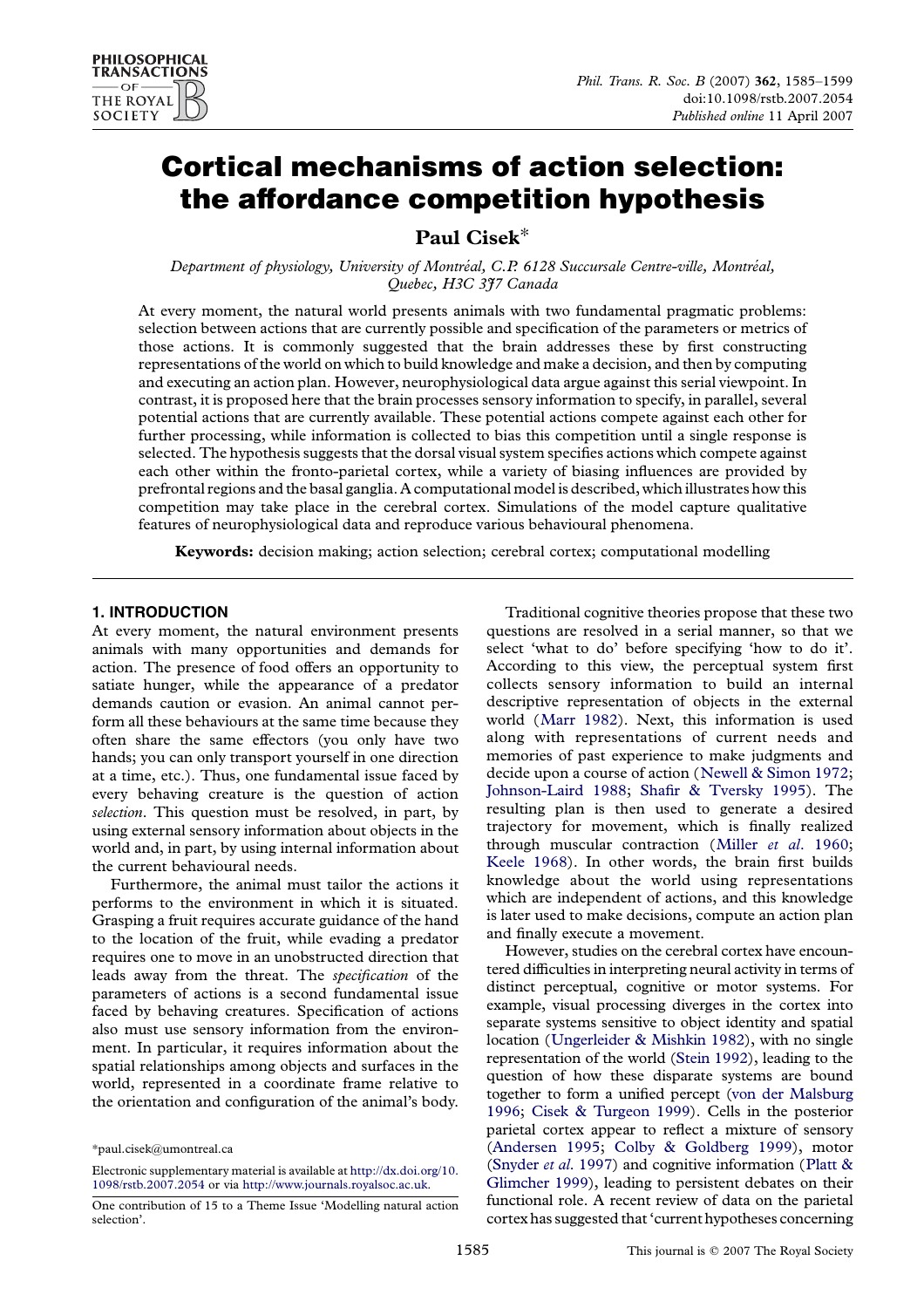parietal function may not be the actual dimensions along which the parietal lobes are functionally organized; on this view, what we are lacking isa conceptual advance that leads us to test better hypotheses' ([Culham & Kanwisher](#page-11-0) [2001, pp. 159–160\)](#page-11-0). In other words, perhaps the concepts of separate perceptual, cognitive and motor systems, which theoretical neuroscience inherits from cognitive psychology, are not appropriate for bridging neural data with behaviour.

Even stronger concerns regarding cognitive psychology's suitability as a bridging framework are raised by considerations of evolutionary history ([Sterelny 1989;](#page-14-0) [Hendriks-Jansen 1996](#page-12-0)). Brain evolution is strikingly conservative and major features of modern neural organization can be seen in the humble Haikouichthys, a primitive jawless fish that lived during the Early Cambrian epoch over 520 Myr ago (Shu et al[. 2003\)](#page-13-0). Since the development of the telencephalon, the basic outline of the vertebrate nervous system has been strongly conserved throughout its phylogenetic history [\(Butler & Hodos 1996;](#page-11-0) [Holland & Holland 1999](#page-12-0); [Katz &](#page-12-0) [Harris-Warrick 1999](#page-12-0)) and even recently, elaborated structures such as the mammalian neocortex have homologues among non-mammalian species ([Medina &](#page-13-0) [Reiner 2000](#page-13-0)). Although the idea that brain evolution consists of new structures being added on top of old structures (e.g. the 'Triune Brain'; [MacLean 1973\)](#page-12-0) is still popular among non-specialists, it has been rejected in recent decades of comparative neuroanatomical work ([Deacon 1990](#page-11-0); [Butler & Hodos 1996\)](#page-11-0). Brain evolution consists of the differentiation and specialization of existing structures through shifts in existing axonal projection patterns ([Deacon 1990;](#page-11-0) [Krubitzer &](#page-12-0) [Kaas 2005\)](#page-12-0), not through the addition of new structures. Thus, the basic anatomical and functional organization of the primate brain reflects an ancient architecture which was well established by the time of the earliest terrestrial tetrapods. This architecture could not have been designed to serve the needs of higher cognitive abilities, which did not exist, but must have been laid down so as to best address the needs of simple interactive behaviour.

An emphasis on the brain's role in interactive behaviour is by no means novel. Similar ideas have for a long time been central to theories in ethology ([Hinde](#page-12-0) [1966;](#page-12-0) Ewert et al[. 2001\)](#page-11-0) and have recently led to several viewpoints on cognition ([Adams & Mele 1989;](#page-10-0) [Clark](#page-11-0) [1997;](#page-11-0) [Beer 2000](#page-10-0); Núñez & Freeman 2000; [Thelen](#page-14-0) et al[. 2001](#page-14-0)) and interactive behaviour [\(Brooks 1991;](#page-11-0) [Hendriks-Jansen 1996](#page-12-0); [Prescott](#page-13-0) et al. 1999; [Seth 2007\)](#page-13-0). All these are similar to several lines of thought that are much older ([Mead 1938;](#page-13-0) [Merleau-Ponty 1945](#page-13-0); [Ashby](#page-10-0) [1965;](#page-10-0) [Powers 1973](#page-13-0); [Gibson 1979;](#page-11-0) [Maturana & Varela](#page-12-0) [1980\)](#page-12-0) in some cases by over a hundred years ([Jackson](#page-12-0) [1884](#page-12-0); [Bergson 1896](#page-10-0); [Dewey 1896](#page-11-0)). Most of these viewpoints emphasize the pragmatic aspects of behaviour ([Piaget 1967](#page-13-0); [Gibson 1979](#page-11-0); [Millikan 1989\)](#page-13-0), a theme that underlies several proposals regarding representation ([Dretske 1981](#page-11-0); [Gallese 2000;](#page-11-0) [Hommel](#page-12-0) et al[. 2001](#page-12-0)), memory [\(Ballard](#page-10-0) et al. 1995; [Glenberg 1997\)](#page-11-0) and visual consciousness (O'Regan & Noë 2001). Here, it is proposed that these views, which emphasize the brain's role in controlling behaviour in real time [\(Cisek 1999\)](#page-11-0), provide a better basis for interpreting

neurophysiological data than the traditional framework of cognitive psychology ([Cisek 2001\)](#page-11-0).

Continuous interaction with the world often does not allow one to stop to think or to collect information and build a complete knowledge of one's surroundings. To survive in a hostile environment, one must be ready to act at short notice, releasing into execution actions that are at least partially prepared. These are the fundamental demands which shaped brain evolution. They motivate animals to process sensory information in an action-dependent manner to build representations of the potential actions which the environment currently affords. In other words, the perception of a given natural setting may involve not only representations which capture information about the identity of objects in the setting, but also representations which specify the parameters of possible actions that can be taken [\(Gibson 1979](#page-11-0); [Fadiga](#page-11-0) et al. 2000; [Cisek 2001\)](#page-11-0). With a set of such potential actions partially specified, the animal is ready to quickly perform actions if circumstances demand. In essence, it is possible that the nervous system addresses the questions of specification (how to do it) before performing selection (what to do). Indeed, for continuous interactive behaviour, it may be best to perform both specification and selection processes at all times to enable continuous adjustment to the changing world.

The proposal made here is that the processes of action selection and specification occur simultaneously and continue even during overt performance of movements. That is, sensory information arriving from the world is continuously used to specify several currently available potential actions, while other kinds of information are collected to select from among these the one that will be released into overt execution at a given moment ([Kalaska](#page-12-0) et al. 1998; [Kim & Shadlen](#page-12-0) [1999](#page-12-0); [Cisek 2001;](#page-11-0) [Glimcher 2001](#page-12-0); [Gold & Shadlen](#page-12-0) [2001](#page-12-0); [Platt 2002;](#page-13-0) [Cisek & Kalaska 2005](#page-11-0)). From this perspective, behaviour is viewed as a constant competition between internal representations of the potential actions which [Gibson \(1979\)](#page-11-0) termed 'affordances'. Hence, the framework presented here is called the 'affordance competition hypothesis'.

It is not proposed that complete action plans are prepared for all of the possible actions that one might take at a given moment. First, only actions which are currently available are specified in this manner. Second, many possible actions are eliminated from processing by selective attention mechanisms which limit the sensory information that is transformed into representations of action. Finally, complete action planning is not proposed even for the final selected action. Even in cases of highly practised behaviours, no complete pre-planned motor programme or entire desired trajectory appears to be prepared ([Kalaska](#page-12-0) et al. 1998; [Cisek 2005\)](#page-11-0).

### 2. THE AFFORDANCE COMPETITION **HYPOTHESIS**

The view of behaviour as a competition between actions has been common in studies on animal behaviour and the interpretation of subcortical circuits ([Ewert 1997](#page-11-0); [Prescott](#page-13-0) et al. 1999; Ewert et al[. 2001\)](#page-11-0). However, it is more rarely used to explain the activity of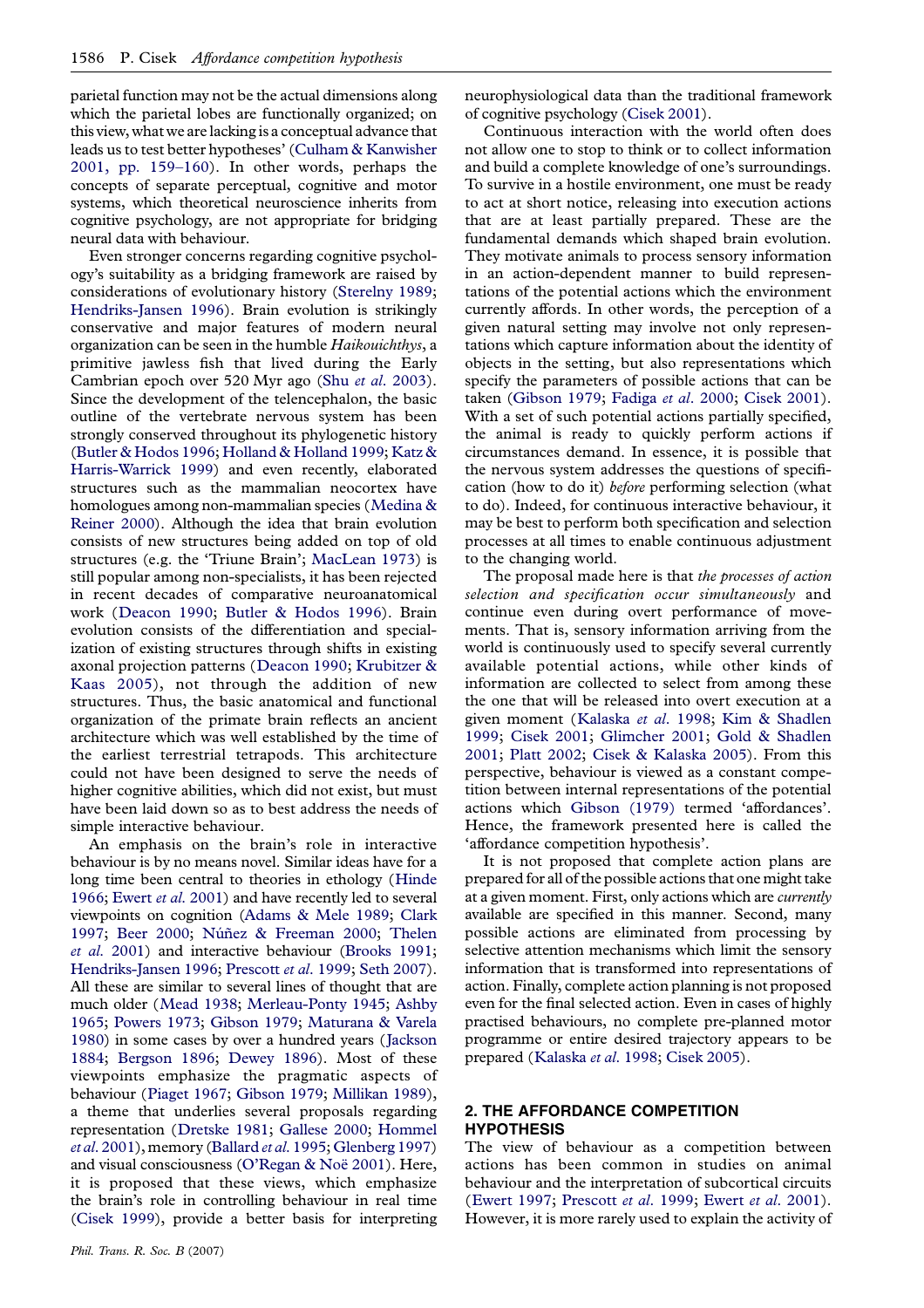<span id="page-2-0"></span>

Figure 1. Sketch of the proposed neural substrates of the affordance competition hypothesis, in the context of visually guided movement. The primate brain is shown, emphasizing the cerebral cortex, cerebellum and basal ganglia. Filled dark arrows represent processes of action specification, which begin in the visual cortex and proceed rightward across the parietal lobe, transforming visual information into representations of potential actions. Polygons represent three neural populations along this route: the leftmost represents the encoding of potential visual targets, modulated by attentional selection; the middle represents potential actions encoded in parietal cortex; and the rightmost represents activity in premotor regions. Each population is depicted as a map of neural activity, with activity peaks corresponding to the lightest regions. As the action specification occurs across the fronto-parietal cortex, distinct potential actions compete for further processing. This competition is biased by input from the basal ganglia and prefrontal cortical regions which collect information for action selection (double-line arrows). This biasing influences the competition in a number of loci, and owing to reciprocal connectivity, these influences are reflected over a large portion of the cerebral cortex. The final selected action is released into execution and causes both overt feedback through the environment (dashed black arrow) and internal predictive feedback through the cerebellum.

cerebral cortical regions, perhaps, owing to an assumption that the cortex is a new structure concerned with new cognitive functions. However, as discussed above, this assumption is not justified. The organization of the cerebral cortex has been conserved for a long time, motivating one to interpret it, like subcortical circuits, in terms of interactive behaviour. Figure 1 outlines a proposal on how the affordance competition hypothesis may be used to interpret neural data from the primate cerebral cortex during visually guided behaviour.

The visual system is organized into two parallel processing pathways: an occipito-temporal 'ventral stream', in which cells are sensitive to information about the identity of objects, and an occipito-parietal 'dorsal stream', in which cells are sensitive to spatial information ([Ungerleider & Mishkin 1982\)](#page-14-0). From the traditional cognitive perspective, the ventral stream builds a representation of 'what' is in the environment, while the dorsal stream builds a representation of 'where' things are. However, the dorsal stream does not appear to contain any unified representation of the space around us, but rather diverges into a number of substreams each specialized towards the needs of different kinds of actions ([Stein 1992](#page-14-0); [Andersen](#page-10-0) et al. [1997](#page-10-0); Wise et al[. 1997;](#page-14-0) [Colby & Goldberg 1999](#page-11-0); [Matelli & Luppino 2001\)](#page-12-0). For example, the lateral

intraparietal (LIP) area is concerned with the control of gaze [\(Snyder](#page-13-0) et al. 1997), represents space in a body-centred reference frame [\(Snyder](#page-14-0) et al. 1998a,[b](#page-14-0)) and is strongly interconnected with parts of the oculomotor system including the frontal eye fields (FEFs) and the superior colliculus (Paré [& Wurtz 2001](#page-13-0)). In contrast, the medial intraparietal (MIP) area is involved in arm reaching actions ([Ferraina & Bianchi 1994](#page-11-0); [Kalaska &](#page-12-0) [Crammond 1995](#page-12-0); [Snyder](#page-13-0) et al. 1997), represents target locations with respect to the current hand location [\(Graziano](#page-12-0) et al. 2000; Buneo et al[. 2002](#page-11-0)) and is interconnected with frontal regions involved in reaching, such as the dorsal premotor cortex (PMd; [Johnson](#page-12-0) et al[. 1996;](#page-12-0) [Marconi](#page-12-0) et al. 2001).

These observations are consistent with the proposal that the major role of the dorsal visual stream is not to build a unified representation of the world, but rather to mediate various visually guided actions ([Goodale &](#page-12-0) [Milner 1992](#page-12-0)). It may therefore be part of the system for action specification ([Fagg & Arbib 1998](#page-11-0); [Kalaska](#page-12-0) et al. [1998;](#page-12-0) [Cisek & Turgeon 1999;](#page-11-0) [Cisek 2001](#page-11-0); [Passingham &](#page-13-0) [Toni 2001](#page-13-0)), processing visual information to specify potential actions of various kinds: LIP cells specify potential saccade targets; MIP cells specify possible directions for reaching, etc. Furthermore, the dorsal stream represents not only a single unique movement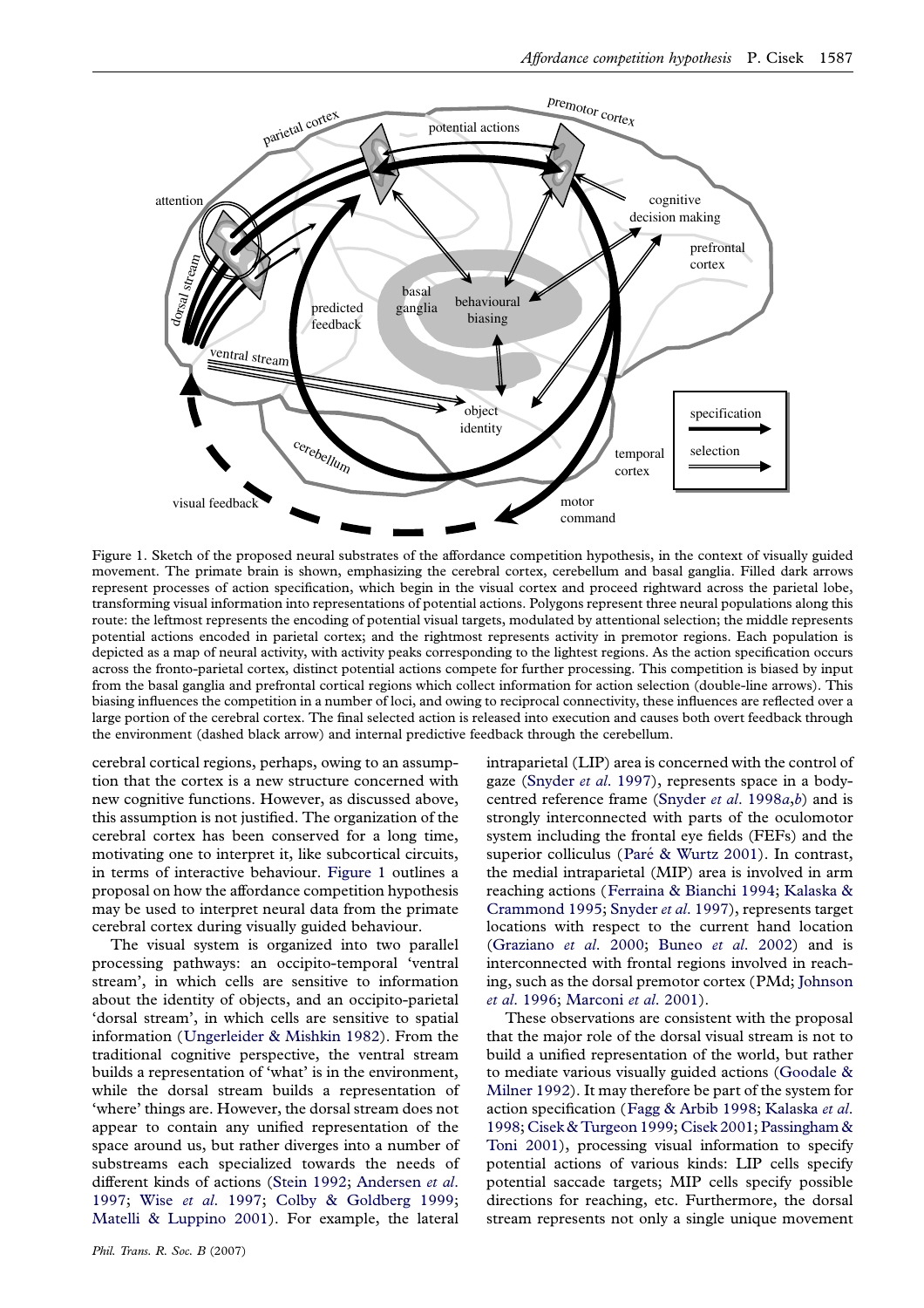that has already been selected, but rather offers a variety of options to choose from multiple saccade targets ([Platt & Glimcher 1997;](#page-13-0) [Kusunoki](#page-12-0) et al. 2000) as well as multiple reaching movements ([Cisek](#page-11-0) et al. [2004](#page-11-0)). It does not, of course, represent all possible movements. As one proceeds along the dorsal stream, one finds an increasing influence of attentional modulation, with information from particular regions of interest enhanced while information from other regions is suppressed ([Desimone & Duncan 1995](#page-11-0); [Treue](#page-14-0) [2001\)](#page-14-0). The result is that the parietal representation of external space becomes increasingly sparse as one moves away from striate cortex ([Gottlieb](#page-12-0) et al. 1998). In other words, only the most promising targets for movements make it so far to be represented in the parietal cortex. From this perspective, the phenomenon of selective attention is seen as an early mechanism for action selection ([Allport 1987;](#page-10-0) [Neumann 1990;](#page-13-0) [Tipper](#page-14-0) et al. [1992,](#page-14-0) [1998\)](#page-14-0), reducing the volume of information that is transformed into action-related representations.

As mentioned, parietal cortical areas are strongly and reciprocally interconnected with frontal regions involved in movement control. LIP is interconnected with FEF, MIP with PMd and primary motor cortex (M1), AIP with ventral premotor cortex (PMv), etc. ([Matelli &](#page-12-0) [Luppino 2001](#page-12-0)). As a result, the fronto-parietal system may be viewed as a set of loops spanning over the central sulcus, each processing information related to a different aspect of movement ([Pandya & Kuypers 1969;](#page-13-0) [Jones](#page-12-0) et al[. 1978](#page-12-0); [Marconi](#page-12-0) et al. 2001). If these regions are involved in representing potential actions, as assumed here, then they appear to do so in tandem. For example, potential reaching actions are represented together by both MIP and PMd (Cisek et al[. 2004](#page-11-0); [Cisek & Kalaska](#page-11-0) [2005\)](#page-11-0). It is proposed that the competition between potential actions plays out in large part within this reciprocally interconnected fronto-parietal system. Within each cortical area, cells with different movement preferences mutually inhibit each other, creating a competition between distinct potential actions. This competition is biased by excitatory input from a variety of sources, including both cortical and subcortical regions. The influence of all these biasing factors modulates the activity in frontal and parietal neurons, with information favouring a given action causing activity related to that action to increase, while information against an action causes it to decrease.

Indeed, neurophysiological evidence for the modulation of fronto-parietal activity by 'decision factors' is very strong. For example, recent studies on decision making show that LIP activity correlates not only with sensory and motor variables, but also with decision variables such as expected utility ([Platt & Glimcher](#page-13-0) [1999](#page-13-0)), local income ([Sugrue](#page-14-0) et al. 2004), hazard rate ([Janssen & Shadlen 2005](#page-12-0)) and relative subjective desirability ([Dorris & Glimcher 2004](#page-11-0)). More generally, variables traditionally considered as sensory, cognitive or motor appear to be mixed in the activity of individual cells in many regions, including prefrontal cortex (PFC; Hoshi et al[. 2000](#page-12-0); [Constantinidis](#page-11-0) et al. 2001), premotor cortex (Romo et al[. 2004;](#page-13-0) [Cisek & Kalaska](#page-11-0) [2005](#page-11-0)), FEF ([Thompson](#page-14-0) et al. 1996; [Gold & Shadlen](#page-12-0) [2000](#page-12-0); Coe et al[. 2002\)](#page-11-0), LIP ([Platt & Glimcher 1997;](#page-13-0) [Shadlen & Newsome 2001;](#page-13-0) Coe et al[. 2002](#page-11-0)) and the

superior colliculus ([Basso & Wurtz 1998;](#page-10-0) [Horwitz](#page-12-0) et al. [2004](#page-12-0)). Such mixing of variables is difficult to interpret from the perspective of distinctions between sensory, motor and cognitive systems, and it has led to persistent debates about the functional role of specific cortical regions. For example, some studies have shown that neurons in LIP area respond only to stimuli which capture attention, leading to its interpretation as a 'salience map' [\(Colby & Goldberg 1999](#page-11-0); [Kusunoki](#page-12-0) et al[. 2000](#page-12-0); [Bisley & Goldberg 2003\)](#page-10-0). However, other studies have shown that these activities are stronger when the stimulus serves as the target of a saccade (as opposed to a reach), leading to the interpretation of LIP as a representation of intended saccades ([Snyder](#page-13-0) et al[. 1997,](#page-13-0) [1998](#page-14-0) $a,b, 2000$  $a,b, 2000$  $a,b, 2000$  $a,b, 2000$ ). These competing interpretations have been the subject of a long and vibrant debate. However, from the perspective of the affordance competition hypothesis, both interpretations are correct: neural activity in fronto-parietal regions correlates with sensory and motor variables because it is involved in the specification of potential actions using sensory information, and it is modulated by decision variables (including salience/attention) because a competition between potential actions is influenced by various sources of biasing inputs.

There are many potential sources from which biasing inputs might originate. Since action selection is a fundamental problem faced by even the most primitive of vertebrates, it probably involves neural structures which developed very early and have been conserved in evolution. A promising candidate is the basal ganglia ([Mink 1996](#page-13-0); [Kalivas & Nakamura 1999;](#page-12-0) [Redgrave](#page-13-0) et al. [1999;](#page-13-0) Frank et al[. 2007;](#page-11-0) Hazy et al[. 2007\)](#page-12-0), which are strongly interconnected with specific cortical areas [\(Alexander & Crutcher 1990](#page-10-0)a; [Middleton & Strick](#page-13-0) [2000\)](#page-13-0) and exhibit activity that is related to both movement parameters ([Alexander & Crutcher 1990](#page-10-0)b,[c](#page-10-0)) and decision variables such as reward [\(Schultz](#page-13-0) et al. 2000) and expectation ([Lauwereyns](#page-12-0) et al. 2002). However, it is also probable that action selection involves brain structures which have become particularly developed in recent evolution, such as the PFC of primates. The PFC is strongly implicated in decision making ([Bechara](#page-10-0) et al. [1998;](#page-10-0) [Kim & Shadlen 1999](#page-12-0); Fuster et al[. 2000](#page-11-0); [Miller](#page-13-0) [2000;](#page-13-0) Rowe et al[. 2000](#page-13-0); [Tanji & Hoshi 2001\)](#page-14-0), which may be viewed as an aspect of advanced action selection. Neurons in the dorsolateral prefrontal cortex (DLPFC) are sensitive tovarious combinations of stimulus features, and this sensitivity is always related to the particular demands of the task at hand ([di Pellegrino & Wise 1991;](#page-11-0) Hoshi et al[. 1998](#page-12-0); Rainer et al[. 1998](#page-13-0); [Kim & Shadlen](#page-12-0) [1999;](#page-12-0) [Quintana & Fuster 1999\)](#page-13-0). Prefrontal decisions appear to evolve through the collection of 'votes' for categorically selecting one action over others, as demonstrated by studies of saccade target and reach target selection ([Kim & Shadlen 1999](#page-12-0); [Tanji & Hoshi 2001](#page-14-0)). Of course, the PFC is not a homogeneous system but a diverse collection of specialized regions, including some which appear to be involved in the aspects of working memory ([Fuster & Alexander 1971](#page-11-0); [Bechara](#page-10-0) et al. 1998; [Petrides 2000](#page-13-0); Rowe et al[. 2000\)](#page-13-0). Here, we include only a very simplified account of one particular subregion of PFC, the DLPFC.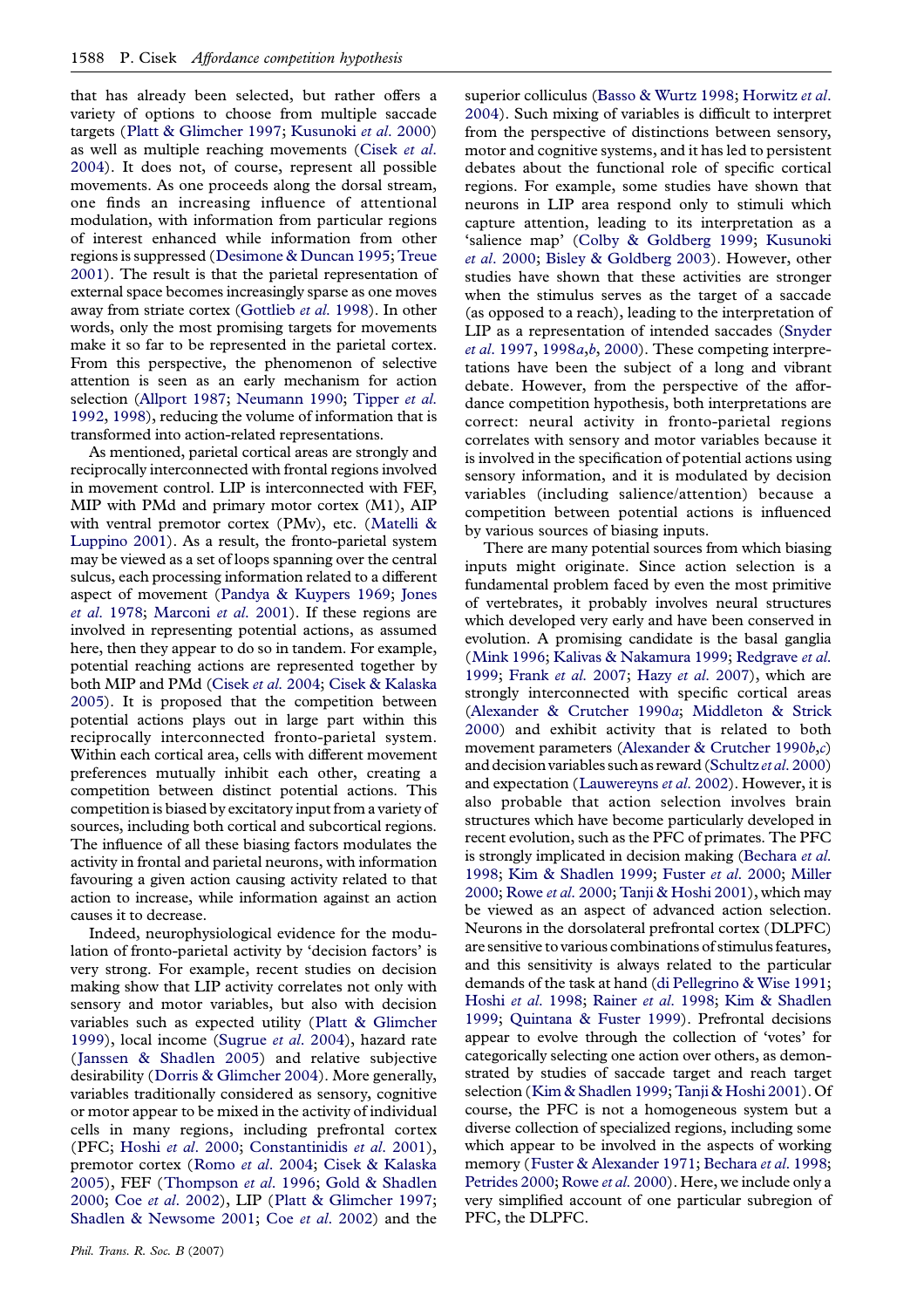<span id="page-4-0"></span>What role might the ventral visual stream play within the functional architecture of [figure 1](#page-2-0)? Cell responses in anterior inferotemporal (IT) cortex are sensitive to the PPC (*a*)

features of a currently viewed stimulus ([Desimone](#page-11-0) et al. [1984](#page-11-0); [Tanaka](#page-14-0) et al. 1991), and to the behavioural context in which this stimulus is presented ([Eskandar](#page-11-0) et al[. 1992\)](#page-11-0). These results have been taken to implicate IT in object recognition. However, it may also serve a more humble role. Studies on animal behaviour over the last hundred years have shown that many kinds of behaviours are elicited by simple combinations of particular stimulus features, which ethologists referred to as 'sign stimuli' ([Tinbergen 1950;](#page-14-0) [Hinde 1966\)](#page-12-0). Neural responses in IT cortex are compatible with a putative role in sign stimulus detection, which could serve as a front-end input to action selection via direct projections from temporal cortex to prefrontal regions [\(Saleem](#page-13-0) *et al.* 2000). Thus, an early role of what is now the ventral stream may have been the detection of the stimulus combinations that were relevant for selection of actions in a particular behavioural context, and this may have eventually evolved into the sophisticated object recognition ability of modern mammals.

## 3. A COMPUTATIONAL MODEL OF REACHING DECISIONS

The broad concepts outlined in §2 can be translated into more concrete and testable hypotheses through a mathematical model of the neural processes which may implement action specification and selection in the mammalian cerebral cortex. A model of the cortical mechanisms which specify reaching movements and select between them has been described by [Cisek](#page-11-0) [\(2006\)](#page-11-0) and is summarized briefly here (see also the electronic supplementary material).

Figure 2a illustrates the circuit model and suggests how its elements may correspond to specific cortical regions. Since the model focuses on visually guided reaching actions, it includes some of the main cortical regions involved in reaching behaviour, such as the posterior parietal cortex (PPC), dorsal premotor cortex (PMd), primary motor cortex (M1) and prefrontal cortex (PFC). These were chosen as a subset of the complete distributed circuits for reaching control, sufficient to demonstrate a few central concepts. Other relevant regions not currently modelled are the supplementary motor areas, somatosensory cortex and many subcortical structures including the basal ganglia, red nucleus, etc. The input to the model consists of visual information about target direction and a signal triggering movement onset (GO signal), and the output is the direction of movement. The control of the overt movement is not simulated here (for compatible models of execution, see [Bullock & Grossberg 1988;](#page-11-0) Houk et al[. 1993](#page-12-0); [Kettner](#page-12-0) et al. 1993; [McIntyre & Bizzi 1993](#page-13-0); [Bullock](#page-11-0) et al[. 1998;](#page-11-0) Cisek et al[. 1998\)](#page-11-0).

In the model, each neural population was implemented as a set of 90 mean-rate leaky-integrator neurons, each of which is broadly tuned to a particular direction of movement. All the weights are fixed to resemble the known anatomical connections between the modelled regions. Within each population, neurons



Figure 2. Computational model. (a) Each neural layer is depicted by a set of circles representing cells with different preferences for a movement parameter (e.g. direction). Thin arrows represent topographic connections (in most cases reciprocal) between layers involved in action specification. Grey polygons represent the input to and from prefrontal cortex, which is divided into two subpopulations each preferring a different stimulus colour. These projections are also topographic, but with much lower spatial resolution (see electronic supplemental material). Visual inputs are presented to the input layer, and the GO signal gates activity in primary motor cortex. Abbreviations: PPC, posterior parietal cortex; PFC, prefrontal cortex; PMd, dorsal premotor cortex; M1, primary motor cortex. (b) Each population consists of cells with different preferred directions, and their pattern of activity can represent (i) one potential reach direction or (ii) several potential directions simultaneously.

with similar tuning excite each other, while neurons with dissimilar tuning inhibit each other. Between populations, neurons with similar tuning excite each other through reciprocal topological connections. Noise is added to all neural activities. For details of the model's implementation, see the electronic supplementary material.

In the model, neural populations do not encode a unique value of a movement parameter (such as a single direction in space), but can represent an entire distribution of potential values of movement parameters (e.g. many possible directions represented simultaneously). This proposal is related to the attention model of Tipper  $et$  al[. \(2000\)](#page-14-0), the 'decision field' theory of Erlhagen  $&$  Schöner (2002) and the 'Bayesian coding' hypothesis ([Dayan & Abbott 2001;](#page-11-0) [Sanger 2003](#page-13-0); [Knill & Pouget 2004](#page-12-0)). It suggests that given a population of cells, each with a preferred value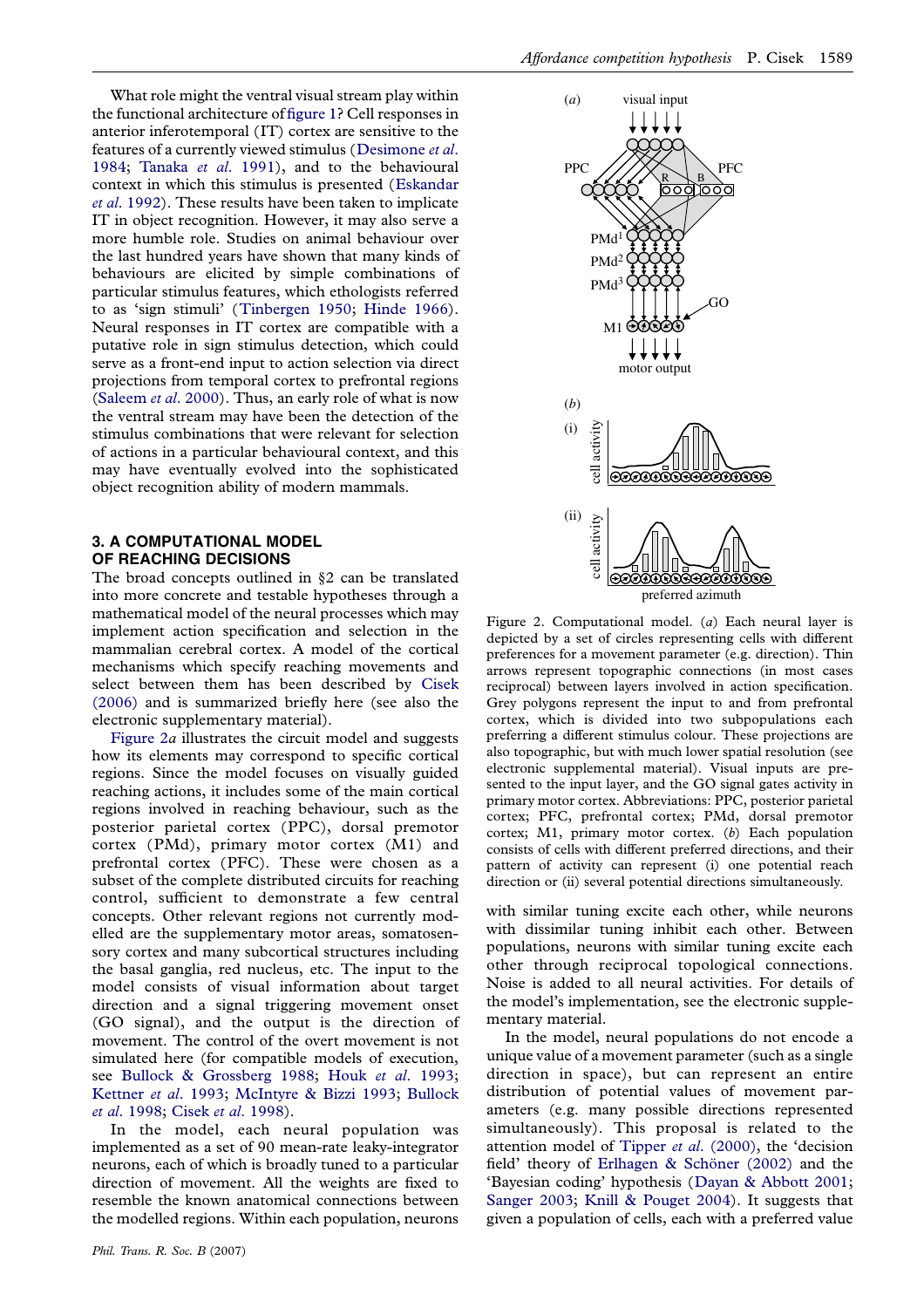of a particular movement parameter, one can interpret the activity across the population as something akin to a probability density function of potential values of that parameter. Sometimes, the population may encode a range of contiguous values defining a single action, and at other times, several distinct and mutually exclusive potential actions can be represented simultaneously as distinct peaks of activity in the population [\(figure 2](#page-4-0)b). The strength of the activity associated with a particular value of the parameter reflects the likelihood that the final action will have that value and is influenced by a variety of factors including salience, expected reward, estimates of probability, etc. This hypothesis predicts that activity in the population is correlated with many decision variables, as observed in frontal ([Kim &](#page-12-0) [Shadlen 1999;](#page-12-0) [Gold & Shadlen 2000](#page-12-0); [Hoshi](#page-12-0) et al. [2000](#page-12-0); Coe et al[. 2002;](#page-11-0) [Roesch & Olson 2004](#page-13-0); [Romo](#page-13-0) et al[. 2004\)](#page-13-0) and parietal cortices ([Platt & Glimcher](#page-13-0) [1999](#page-13-0); [Shadlen & Newsome 2001](#page-13-0); Coe et al[. 2002;](#page-11-0) [Glimcher 2003;](#page-12-0) [Dorris & Glimcher 2004;](#page-11-0) [Sugrue](#page-14-0) et al. [2004](#page-14-0); [Janssen & Shadlen 2005](#page-12-0)).

The model suggests that sensory information in the dorsal visual stream is used to specify the spatial parameters of several currently available potential actions in parallel. These potential actions are represented simultaneously in frontal and parietal cortical regions, appearing as distinct peaks of activity in the neural populations involved in sensorimotor processing ([Platt & Glimcher 1997](#page-13-0); Cisek et al[. 2004](#page-11-0); [Cisek &](#page-11-0) [Kalaska 2005;](#page-11-0) [figure 2](#page-4-0)b). Whenever multiple peaks appear simultaneously within a single frontal or parietal cortical region, they compete against each other through mutual inhibition. This is related to the biased competition mechanism in theories of visual attention ([Desimone 1998](#page-11-0); [Boynton 2005\)](#page-10-0). To state it briefly, cells with similar parameter preferences excite each other, while cells with different preferences inhibit each other. This basic mechanism can explain a variety of neural phenomena such as the inverse relationship between the number of options and neural activity associated with each [\(Basso & Wurtz 1998](#page-10-0); [Cisek &](#page-11-0) [Kalaska 2005](#page-11-0)), narrowing of tuning functions with multiple options [\(Cisek & Kalaska 2005\)](#page-11-0) and relative coding of decision variables ([Roesch & Olson 2004\)](#page-13-0).

Since neural activities are noisy, competition between distinct peaks of activity cannot follow a simple 'winnertake-all' rule, or random fluctuations would determine the winner each time, rendering informed decision making impossible. To prevent this, small differences in the levels of activity should be ignored by the system. However, if activity associated with a given choice becomes sufficiently strong, then it should be allowed to suppress its opponents and conclusively win the competition. In other words, there should be a threshold of activity above which a particular peak is selected as the final response choice. This is consistent with sequential sampling models of decision making ([Usher & McClelland 2001;](#page-14-0) [Mazurek](#page-13-0) et al. 2003; Reddi et al[. 2003;](#page-13-0) [Smith & Ratcliff 2004](#page-13-0); [Bogacz](#page-10-0) et al. [2007\)](#page-10-0) which propose that decisions are made when neural activity reaches some threshold. In the model, this threshold emerges from the nonlinear dynamics between competing populations of cells [\(Grossberg 1973;](#page-12-0) [Cisek](#page-11-0) [2006;](#page-11-0) see electronic supplementary material).

Finally, the model suggests that the competition which occurs between potential actions represented in the fronto-parietal system is biased by a variety of influences from other regions, including the basal ganglia ([Redgrave](#page-13-0) et al. 1999) and PFC ([Miller 2000;](#page-13-0) [Tanji & Hoshi 2001\)](#page-14-0) which accumulate evidence for each particular choice ([figure 1](#page-2-0)). Here, only the influence of PFC is modelled, although it is probable that basal ganglia projections play a significant role in action selection (Frank et al[. 2007](#page-11-0); Houk et al[. 2007\)](#page-12-0). Several studies have shown that some cells in lateral prefrontal cortex (PFC) are sensitive to conjunctions of relevant sensory and cognitive information ([Rainer](#page-13-0) et al[. 1998](#page-13-0); [White & Wise 1999](#page-14-0); [Miller 2000](#page-13-0); [Tanji &](#page-14-0) [Hoshi 2001](#page-14-0)), and that they gradually accumulate evidence over time ([Kim & Shadlen 1999\)](#page-12-0). Many studies have suggested that orbitofrontal cortex and the basal ganglia provide signals which predict the reward associated with a given response ([Schultz](#page-13-0) et al. 2000), which could also serve as input to bias the frontoparietal competition.

The operation of the model can be most easily understood in the context of a particular task. For example, [figure 3](#page-6-0)a shows a reach-decision task in which the correct target was indicated through a sequence of cues: during the spatial-cue (SC) period, two possible targets were presented, and during a subsequent colour-cue (CC) period, one of these was designated as the correct target. In the model, the appearance of the spatial cue causes activity in two groups of cells in PPC, each tuned to one of the targets. Mutual excitation between nearby cells creates distinct peaks of activity, which compete against each other through the inhibitory interactions between cells with different preferred directions. Owing to the topographic projections between PPC and PMd, two peaks appear in PMd as well, although they are weaker in the lower PMd layers (compare layers  $PMd^1$  and  $PMd^3$ ). These two peaks continue to be active and compete against each other even after the targets vanish, owing to the positive feedback between layers. At the same time, activity accumulates in the PFC cells selective for the particular location–colour conjunctions. The colour cue is simulated as uniform excitation to all PFC cells preferring the given colour (in this case,  $PFC<sup>R</sup>$ ), and it pushes this group of PFC cells towards stronger activity than the other. This causes the competition in PMd to become unbalanced, and one peak increases its activity while the other is suppressed. In the model, this is equivalent to a decision. Finally, once the GO signal is given, activity is allowed to flow from  $PMd<sup>3</sup>$  into M1 and the peak of the M1 activity is taken to define the initial direction of the movement.

The simulation reproduces many features of neural activity recorded from the dorsal premotor and primary motor cortex of a monkey performing the same reachdecision task [\(Cisek & Kalaska 2005](#page-11-0)). As shown in [figure 3](#page-6-0)a, PMd cells tuned to both spatial targets were active during the SC, and then during the CC, one of these became more strongly active (predicting the monkey's choice), while the other was suppressed. Note how the activity was weaker while both options were present, consistent with the hypothesis that the two groups of cells exert an inhibitory influence on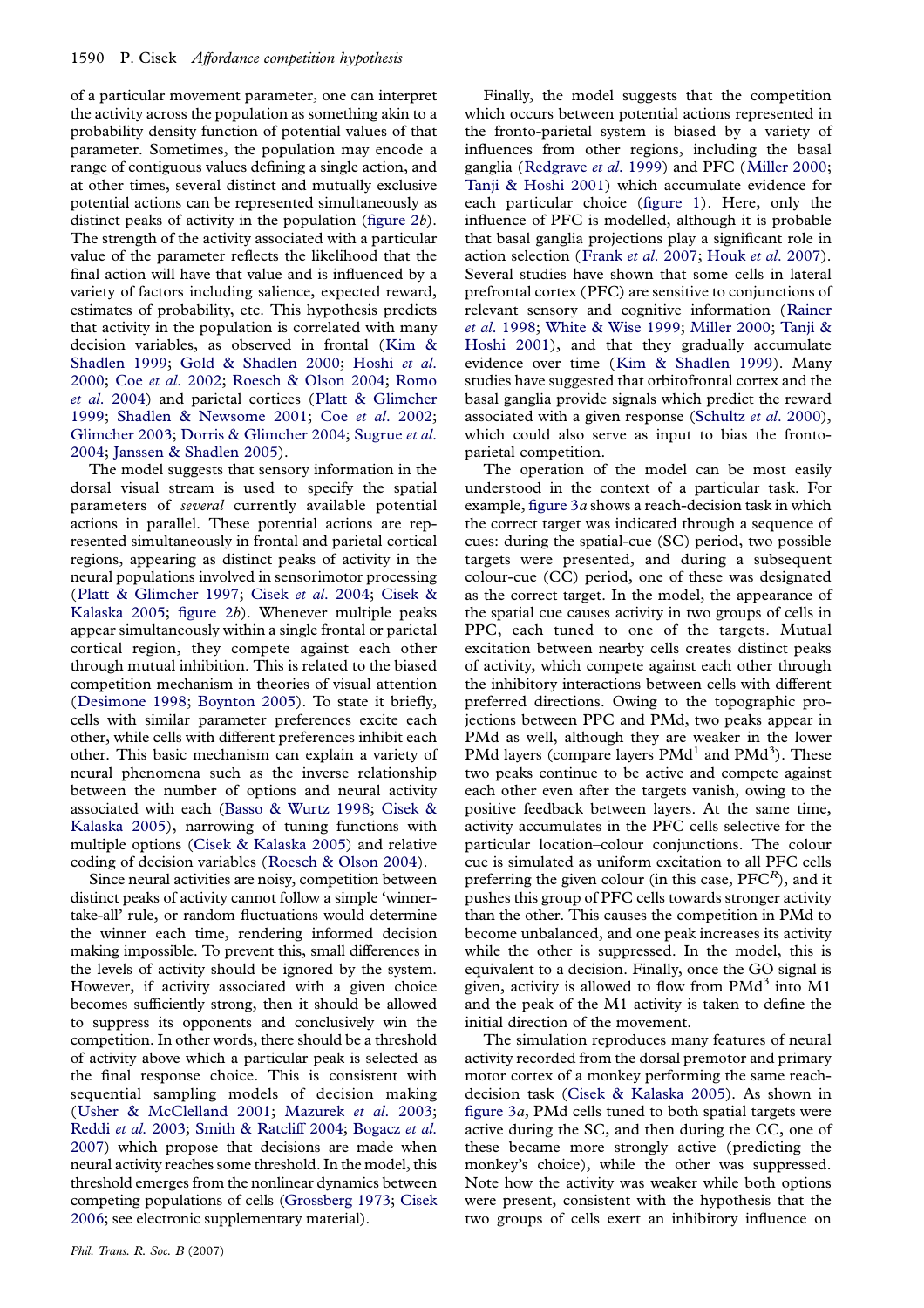<span id="page-6-0"></span>

Figure 3. Comparison between neural activity and model simulations in three kinds of tasks. (a) Two-target task. During the spatial cue (SC), two possible targets are presented, one red and one blue. During the colour cue (CC), the centre indicates which of these is the correct target. The GO signal instructs the monkey to begin the movement. Neural data ([Cisek & Kalaska](#page-11-0) [2005](#page-11-0)) are shown from three sets of neurons: rostral PMd, caudal PMd and primary motor cortex (M1). In each, neural activity is depicted as a three-dimensional coloured surface in which time runs from left to right and cells are sorted by their preferred direction along the left edge. Coloured circles indicate the locations of the two targets. Simulated model activities are depicted in the same format, where black lines indicate behavioural events (spatial cue on, spatial cue off, colour cue on, colour cue off, GO). (b) One-target task, same format as  $(a)$ .  $(c)$  Matching task, same format as  $(a)$ .

each other. As in the model, these phenomena were seen more strongly in the rostral part of PMd than in the caudal part. The model also exhibits sustained activity ('working memory') because after the targets are removed (second black line in the simulation images), target information is maintained in both PPC and PMd (figure  $3a,b$ ).

Figure  $3c$  shows a variation of the task in which the CC is presented before the SC. In this case, no directionally tuned activity appears in PMd during the CC period, and after the spatial targets are presented, there is sustained activity corresponding only to the correct target. Thus, the neural activity is determined not by the sensory properties of the stimulus (which are the same as in figure  $3a$ ), but by the movement information specified by the stimulus. However, note that immediately after the SC, there is a brief burst towards the incorrect target, in both the neurons in rostral PMd and in the  $PMd<sup>1</sup>$  population in the model (figure  $3c$ ). One might be tempted to classify this as a pure 'sensory' response. However, at least in

Phil. Trans. R. Soc. B (2007)

the model, this burst is more correctly described as a brief representation of a potential action, aborted quickly in light of the prior information provided by the colour cue. Again, this is seen most strongly in the rostral part of PMd, in both the data and the model.

In addition to reproducing qualitative features of neural activity during the reach-decision tasks of [Cisek &](#page-11-0) [Kalaska \(2005\)](#page-11-0), the model produces important psychophysical results on the spatial and temporal characteristics of human motor decisions. For example, it is well known that reaction times in choice tasks increase with the number of possible choices. This can be explained by the model (figure  $4a$ ) because the activity associated with each option is reduced as the number of options is increased (compare model PMd activity in figure  $3a$  with figure  $3b$ ), and it therefore takes longer for the activity to reach the decision threshold. Furthermore, it has also been shown that reaction time is not only determined by the number of targets, but also by their spatial configuration. For example, [Bock & Eversheim \(2000\)](#page-10-0) showed that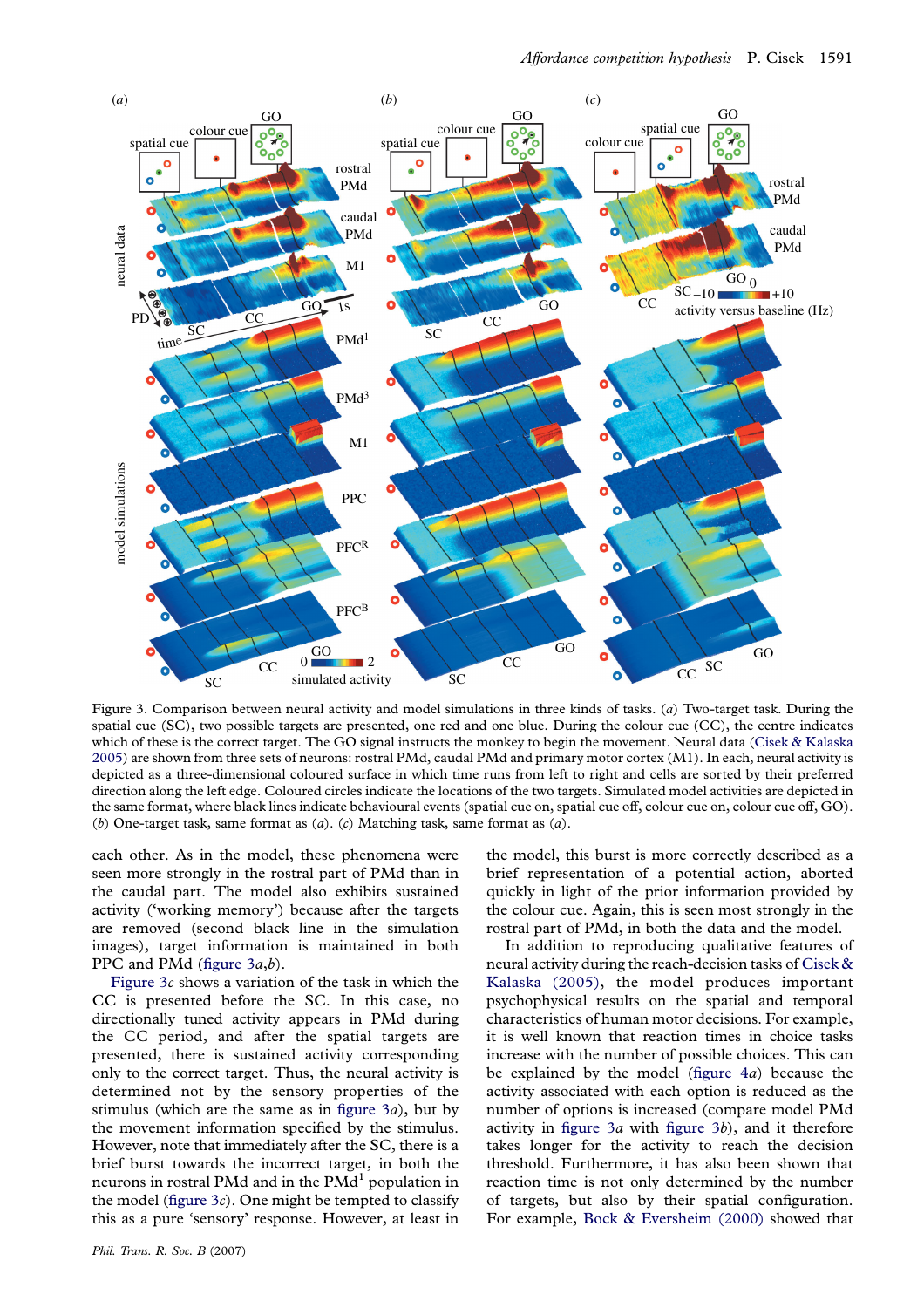<span id="page-7-0"></span>

Figure 4. Latency effects. (a) Simulated reaction time during tasks with one, two, three or four targets presented for 1.3 s, followed by a single correct target for 0.1 s, followed by the GO signal. Reaction times were calculated as first time after the GO signal that any neuron in the M1 population exceeded an activity threshold of 1.5. The mean and standard error are shown for  $N=300$  replications in each condition. (b) Simulated reaction time when cues are presented for 0.8 s followed by a single target for 0.3 s prior to the GO. The bars show mean  $\pm$  s.e. of reaction time in four conditions: when three cues are presented  $80^\circ$  apart, two cues  $160^\circ$  apart, two cues  $80^{\circ}$  apart or no cue at all.  $N=100$  in each condition. (c) Distributions of decision latency computed during simulations (each with two targets) using a CC cue of different magnitudes. The decision latency was calculated as the time between the CC cue and the first time any  $PMd^3$  cell activity exceeded 0.75.  $N=200$  for each condition.

reaction time in a reaching task is similar with two or five targets as long as they subtend the same spatial angle, but shorter if two targets are closer together. This finding is difficult to account for with models in which the options are represented by discrete groups of neurons, but is easily reproduced in a model such as the present one, in which movements are specified by a continuous population (figure  $4b$ ). The model also reproduces the important finding that reducing the quality of evidence for a given choice makes reaction times longer and more broadly distributed. The model produces this (figure  $4c$ ) through the same mechanism proposed by other models which involve a gradual

accumulation to threshold: that with weaker evidence, the rate of accumulation is slower and the threshold is reached later in time, and therefore variability in accumulation rate produces broader distributions of reaction times ([Carpenter & Williams 1995;](#page-11-0) [Ratcliff](#page-13-0) et al[. 2003;](#page-13-0) [Smith & Ratcliff 2004](#page-13-0)).

The model also explains several observations on the spatial features of movements made in the presence of multiple choices. For example, Ghez et al[. \(1997\)](#page-11-0) showed that when subjects are forced to make choices quickly, they move to targets randomly if they are spaced farther than  $60^{\circ}$  apart ('discrete mode'), and in-between them if the targets are close together ('continuous mode'), as shown in [figure 5](#page-8-0)a. The model reproduces all of these results ([figure 5](#page-8-0)b). When two targets are far apart, they create multiple competing peaks of activity in the PMd–PPC populations, and the decision is determined by the peak that happens to fluctuate higher when the signal to move is given. However, if the targets are close together, then their two corresponding peaks merge into one owing to the positive feedback between cells with similar parameter preferences (a similar explanation has been proposed by Erlhagen & Schöner 2002). In a related experiment, [Favilla \(1997\)](#page-11-0) demonstrated that the discrete and continuous modes can occur at the same time when four targets are grouped into two pairs that are far apart, but each of which consists of two targets close together (figure  $5c$ ). This is also reproduced by the model [\(figure 5](#page-8-0)d; except for an additional central bias exhibited by human subjects). With four targets, peaks corresponding to targets within each pair merge together and then the two resulting peaks compete and are selected discretely.

#### 4. DISCUSSION

This paper describes a theoretical framework called the 'affordance competition hypothesis', which suggests that behaviour involves a constant competition between currently available opportunities and demands for action. It is based on the idea that the brain's basic functional architecture evolved to mediate real-time interaction with the world, which requires animals to continuously specify potential actions and to select between them. This framework is used to interpret neural data from the primate cerebral cortex, suggesting explanations for a number of important neurophysiological phenomena. A computational model is presented to illustrate the basic ideas of the hypothesis and suggest how neural populations in the cerebral cortex may implement a competition between representations of potential actions.

The mathematical model presented above shares a number of features with existing models of decision making. For example, it is similar to a class of models called 'sequential sampling models' (Roe et al[. 2001;](#page-13-0) [Usher & McClelland 2001;](#page-14-0) [Mazurek](#page-13-0) et al. 2003; [Reddi](#page-13-0) et al[. 2003;](#page-13-0) [Smith & Ratcliff 2004\)](#page-13-0), which propose that decisions are made by accumulating information for a given choice until it reaches some threshold. In some models, the evidence is accumulated by a single process (e.g. [Smith & Ratcliff 2004\)](#page-13-0), in some it is collected by separate processes which independently race towards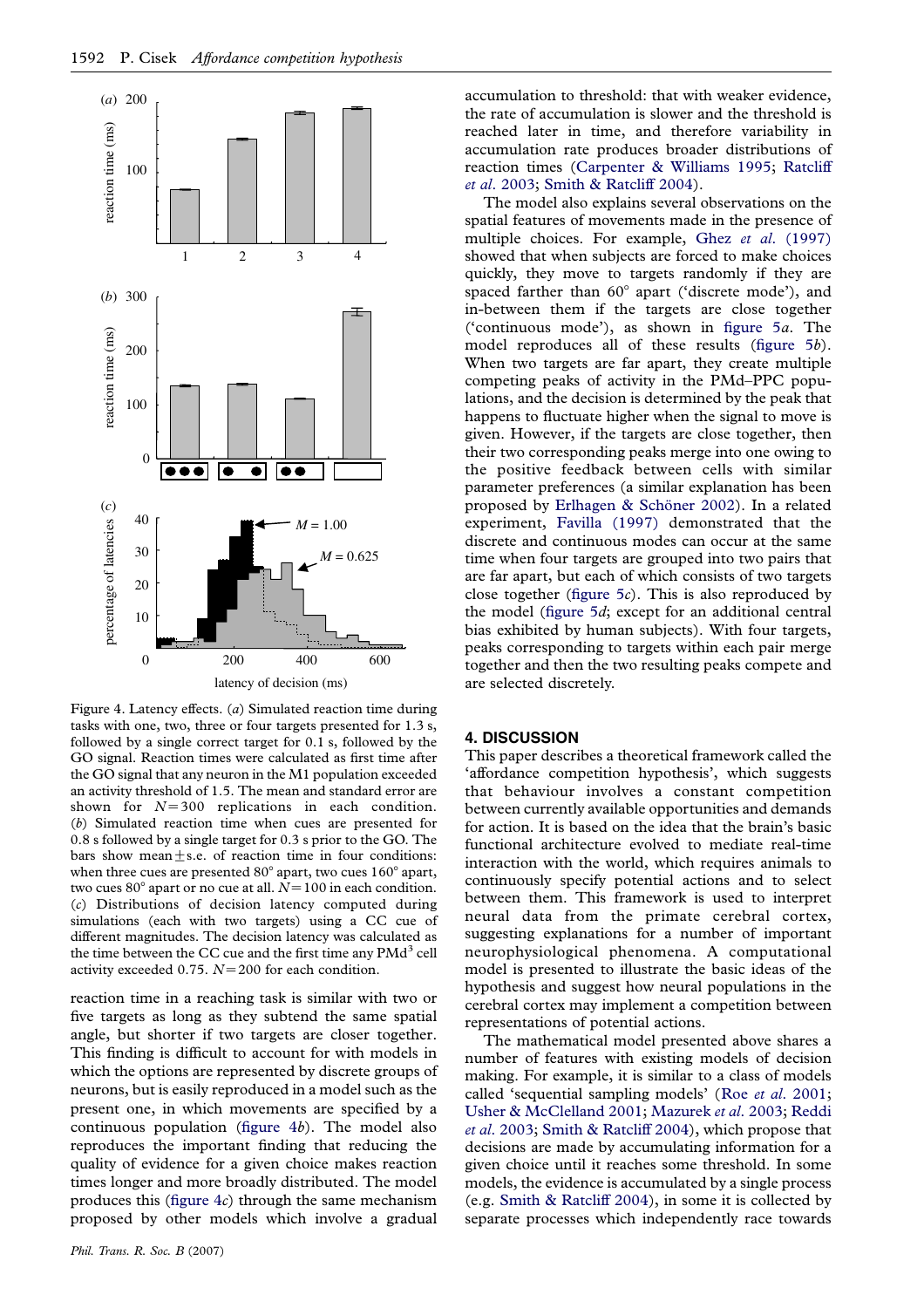<span id="page-8-0"></span>

Figure 5. Data and simulation of the timed response paradigms of [Favilla \(1997\)](#page-11-0) and Ghez et al[. \(1997\)](#page-11-0). (a) Behavioural data from the Ghez et al[. \(1997\)](#page-11-0) task. Each panel shows the distribution of initial directions of force production with respect to two targets (vertical lines). Data are aligned such that the correct target (solid line) is on the right. Different distributions are reported for different delays between target identification and movement onset, and for different angular separations between the targets. (b) Simulations of the Ghez et al[. \(1997\)](#page-11-0) task. Each panel shows the distribution of initial directions, calculated as the preferred direction of the first M1 cell whose activity exceeded a threshold of 1.75. (c) Behavioural data from [Favilla \(1997\)](#page-11-0) task, in which four targets are shown either all 30° apart or grouped into two pairs that are far apart. Same format as  $(a)$ .  $(d)$  Simulations of [Favilla \(1997\)](#page-11-0) task, same format as (b). SR, time between selection and response.

the threshold (Roe et al[. 2001;](#page-13-0) Reddi et al[. 2003](#page-13-0)), and in some the independent accumulators inhibit each other ([Usher & McClelland 2001;](#page-14-0) [Bogacz](#page-10-0) et al. 2007). Some models separate the decision process into serial stages (e.g. [Mazurek](#page-13-0) et al. 2003) and in some it occurs when a single population exhibits a transition from biased competition to binary choice ([Wang 2002](#page-14-0); [Machens](#page-12-0) et al. 2005). While the present model shares similarities with these, it extends their scope in an important way. In all of the models of decision making described above, the choices are predefined and represented by distinct populations, one per choice. In contrast, the present model suggests that the choices themselves emerge within a population of cells whose activity represents the probability density function of potential movements. In other words, the model describes the mechanism by which the choices are defined using spatial information. In this sense, it is related to the models of Tipper et al[. \(2000\)](#page-14-0) and Erlhagen & Schöner (2002), which also discuss continuous specification of movement parameters within a distributed representation. To summarize, the present model may be seen as combining three lines of thought: (i) sequential sampling models of accumulation of evidence to a threshold, (ii) models of a phase transition from encoding options to binary choice behaviour (see electronic supplementary material), and (iii) models of action specification within a distributed population. It also suggests a plausible manner in which these concepts can be used to interpret neural data in specific cortical regions.

The model presented here makes a number of predictions which distinguish it from many other models of decision making. First, it focuses on decisions about actions (as opposed to sensory discrimination) and suggests that these are made within the very same neural circuits that control the execution of those actions. These circuits are distributed among a large set of brain regions. In the case of visually guided reaching, decisions are made within the fronto-parietal circuit that includes both PMd and parietal area MIP. In the specific mathematical formulation described above, the competition between actions uses information from PFC, but the decision first appears in PMd, in agreement with data ([Wallis & Miller 2003\)](#page-14-0). However, the broader framework of the affordance competition hypothesis does not impose any rigid temporal sequence in which decisions appear in the fronto-parietal system. Each population in the network is proposed to involve competitive interactions, and biasing influences can modulate this competition in different places. Since cortico–cortical connections are bidirectional, if a decision begins to emerge in one region, then it will propagate outward to other regions. For example, decisions based on sensory features such as stimulus salience may first appear in parietal cortex and then influence frontal activity. In contrast, decisions based on abstract rules may first be expressed in frontal regions and propagate backward to PPC. Thus, decisions are proposed to emerge as a 'distributed consensus', which is reached when a competition between representations of potential actions is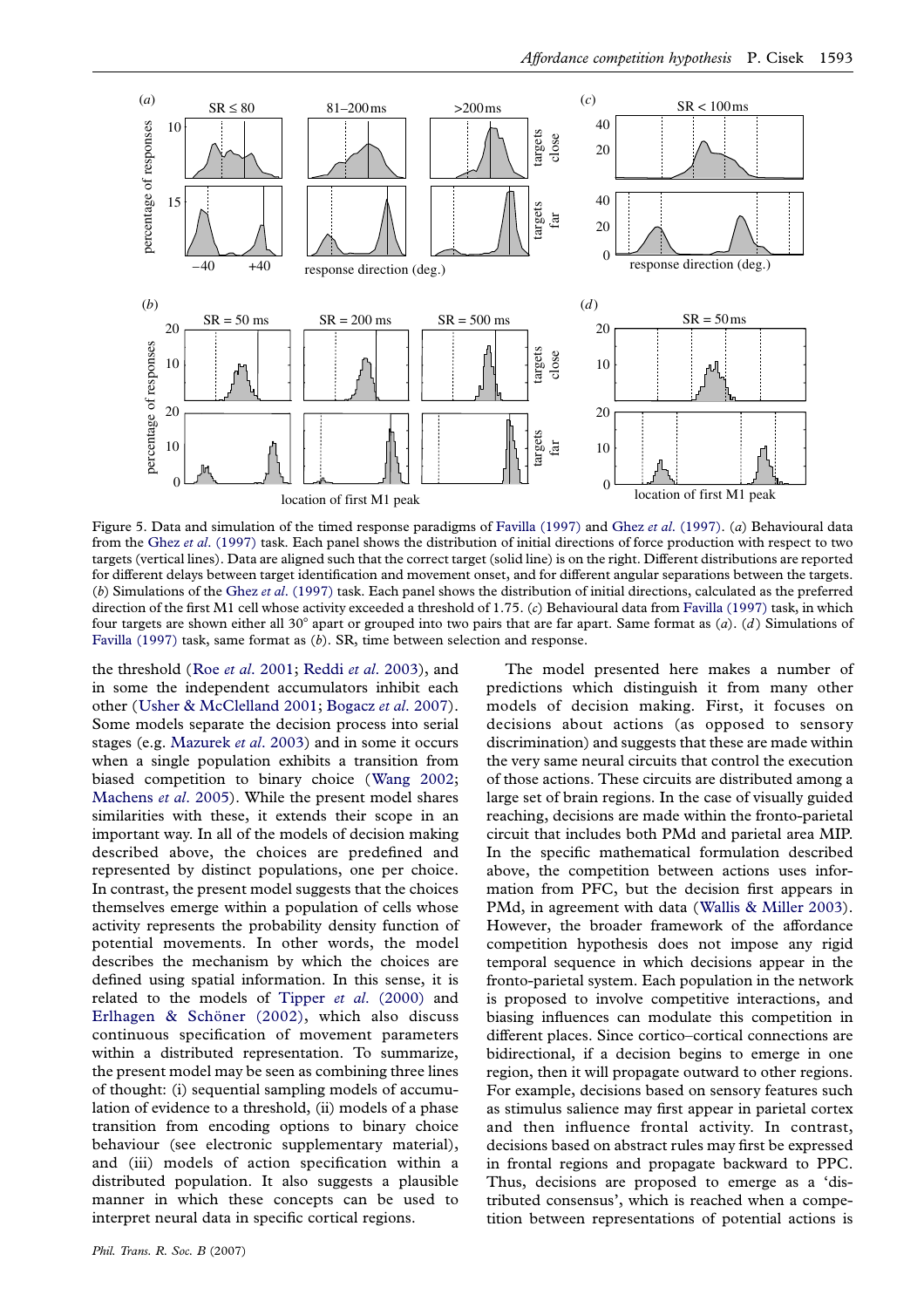<span id="page-9-0"></span>

Figure 6. Two possible conceptual taxonomies of neural processes. (a) The taxonomy implied by classical cognitive science, in which brain functions are classified as belonging to perceptual, cognitive or action systems. (b) An alternative taxonomy, in which brain functions are classified as processes aiding either action specification or action selection.

unbalanced by the accumulation of evidence in favour of a given choice.

Although the mathematical model presented here is similar in some ways to previous models of decision making, it is based on a somewhat unusual theoretical foundation. The affordance competition hypothesis, illustrated schematically in [figure 1,](#page-2-0) differs in several important ways from the cognitive neuroscience frameworks within which models of decision making are usually developed. Importantly, it lacks the traditional emphasis on explicit representations which capture knowledge about the world. For example, the activity in the dorsal stream and the fronto-parietal system is not proposed to encode a representation of objects in space, or a representation of motor plans, or cognitive variables such as expected value. Instead, it implements a particular, functionally motivated mixture of all of these variables. From a traditional perspective, such activity appears surprising because it does not have any of the expected properties of a sensory, cognitive or motor representation. It does not capture knowledge about the world in the explicit descriptive sense expected from cognitive theories and has proven difficult to interpret from that perspective (see above). However, from the perspective of affordance competition, mixtures of sensory information with motor plans and cognitive biases make perfect sense. Their functional role is not to describe the world, but to mediate adaptive interaction with the world.

In summary, instead of viewing the functional architecture of behaviour as serial stages of representation, we view it as a set of competing sensorimotor loops. This is by no means a novel proposal. It is related to several theories which describe behaviour as a

Phil. Trans. R. Soc. B (2007)

competition between actions ([Kornblum](#page-12-0) et al. 1990; [Hendriks-Jansen 1996](#page-12-0); [Toates 1998](#page-14-0); [Prescott](#page-13-0) et al. [1999](#page-13-0); Ewert et al[. 2001](#page-11-0)), and as discussed above, to a number of philosophical proposals made throughout the last hundred years. The present discussion is an attempt to unify these and related ideas with a growing body of neurophysiological data. It is suggested that a great deal of neural activity in the cerebral cortex can be interpreted from the perspective of a competition between potential movements more easily than in terms of traditional distinctions between perception, cognition and action [\(Cisek 2001\)](#page-11-0). It is not suggested that distinctions between perceptual, cognitive and motor processes be discarded entirely (they are certainly appropriate for interpreting primary sensory and motor regions), but only that other conceptual distinctions may be better suited to understanding central regions.

Figure 6 provides a schematic of the conceptual differences between the affordance competition hypothesis and the traditional frameworks of cognitive neuroscience. Traditional frameworks tend to view brain function as consisting of three basic classes of neural processes (figure 6a): perceptual systems, which take sensory information and construct internal representations of the world (e.g. [Marr 1982](#page-12-0)); cognitive systems, which use that representation along with memories of past experience to build knowledge, form judgments and make decisions about the world ([Newell & Simon 1972;](#page-13-0) [Johnson-Laird 1988;](#page-12-0) [Shafir &](#page-13-0) [Tversky 1995\)](#page-13-0); and action systems, which implement the decisions through planning and execution of movements (Miller et al[. 1960](#page-13-0); [Keele 1968](#page-12-0)). Each of these broad classes can be subdivided into subclasses.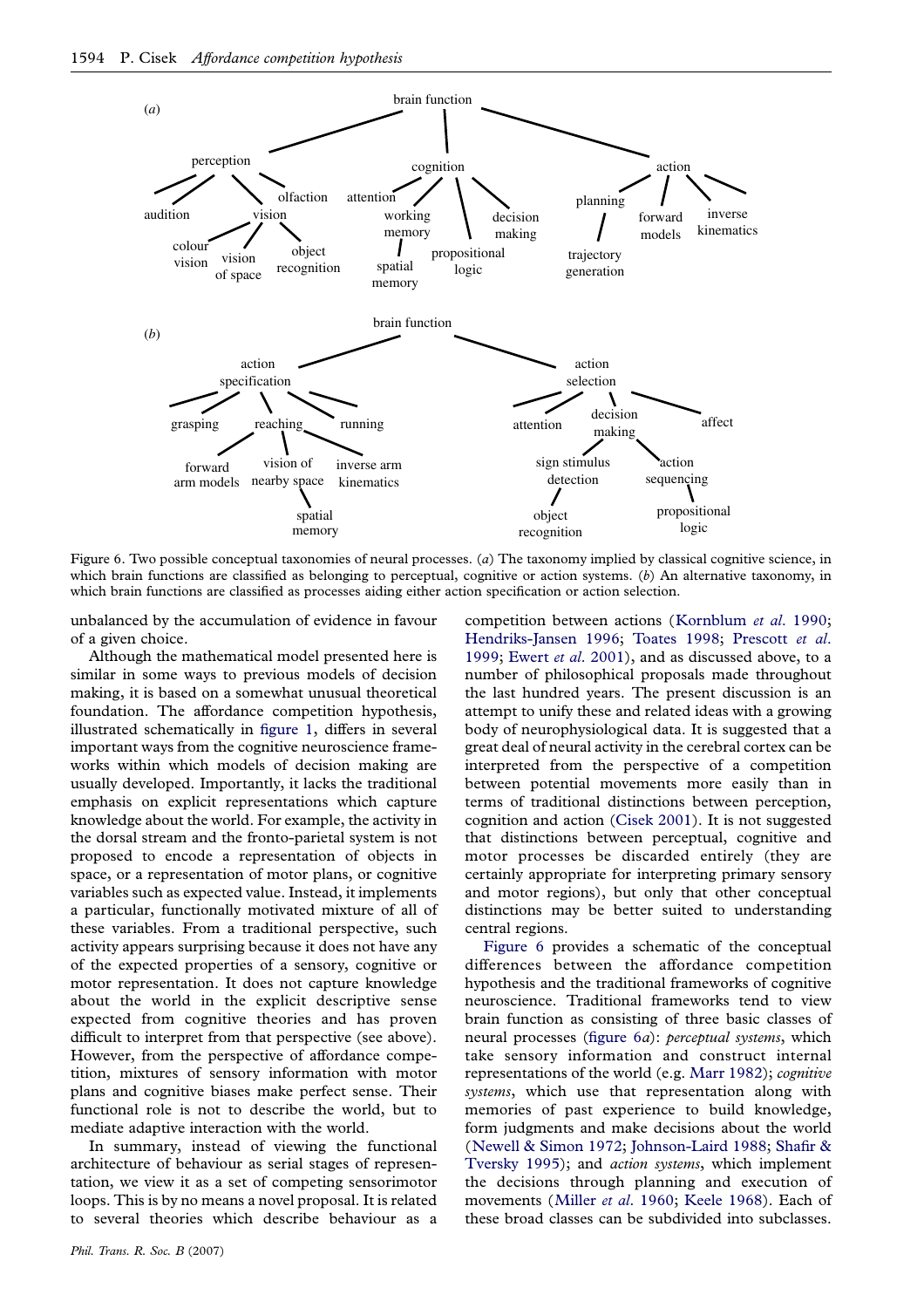<span id="page-10-0"></span>For example, perception includes different modalities such as vision, which can be subdivided further into object recognition, spatial vision, etc. Likewise, cognition includes processes such as working memory storage and retrieval, decision making, etc. These conceptual classes and subclasses are used to define research specialities, categorize scientific journals and interpret the functional role of specific brain regions.

Here, a different taxonomy of concepts is proposed [\(figure 6](#page-9-0)b). Brain function is seen as fundamentally serving the needs of interactive behaviour, which involves two classes of processes: action specification, which use sensory information to define potential actions and guide their execution online; and action selection, which help to select which potential action will be performed at a given moment. Each of these can be subdivided further. For example, action specification can be divided into the specification of different kinds of actions, such as reaching, which involves spatial vision, inverse kinematics, etc. Action selection includes processes such as visual attention which selects information on the basis of sensory properties, as well as decision making which selects potential actions on the basis of more abstract rules. Note that many of the same concepts appear within both taxonomies, albeit in a different context. For example, vision of space is seen as closely related to object recognition in [figure 6](#page-9-0)a, but in [figure 6](#page-9-0)b, they are thought of as contributing to very different behavioural abilities.

It is proposed here that the taxonomy of [figure 6](#page-9-0)b is better suited to interpret neural activity in many brain regions because it more closely reflects the basic organization of the nervous system. Several aspects of brain anatomy are reflected in [figure 6](#page-9-0)b, such as the distinction between tectal and striatal circuits, dorsal and ventral visual streams and the divergence of parietal processing towards different kinds of actions (of course, the specification and selection systems are not completely separate: as described above, mechanisms for action selection must influence activity related to specification at many loci of sensorimotor processing throughout the dorsal stream). Furthermore, one may view the relationships between the conceptual classes and subclasses in [figure 6](#page-9-0)b as reflecting, at least to some extent, the phylogenetic relationships between them. For example, one can speculate that processes such as 'object recognition' evolved as specializations of older mechanisms of decision making which did not explicitly represent the identity of objects but simply detected particular features, called 'sign stimuli' ([Tinbergen 1950](#page-14-0); [Hinde](#page-12-0) [1966](#page-12-0)). A classification of concepts which aims to reflect their phylogenetic relationships is important because the conservative nature of neural evolution motivates us to view all brain functions as modifications of ancestral mechanisms. Abilities such as sophisticated cognitive decision making did not appear from thin air, complete with appropriate anatomical connections and a full developmental schedule. They evolved within an ancestral context of real-time interactive behaviour. Viewed from this perspective, even the advanced cognitive abilities of higher primates can be understood as serving the fundamental goal of all brain activity—to

endow organisms with the ability to interact with their environment in adaptive ways.

The author wishes to thank Andrea Green and Steve Wise for their helpful comments on various versions of this manuscript. This work was supported by the New Emerging Teams grant NET-54000 from the Canadian Institutes of Health Research and a Discovery Grant from the Natural Sciences and Engineering Research Council of Canada.

#### **REFERENCES**

- Adams, F. & Mele, A. 1989 The role of intention in intentional action. Can. J. Philos. 19, 511-531.
- Alexander, G. E. & Crutcher, M. D. 1990a Functional architecture of basal ganglia circuits: neural substrates of parallel processing. Trends Neurocogn. Sci. 13, 266-271. ([doi:10.1016/0166-2236\(90\)90107-L](http://dx.doi.org/doi:10.1016/0166-2236(90)90107-L))
- Alexander, G. E. & Crutcher, M. D. 1990b Neural representations of the target (goal) of visually guided arm movements in three motor areas of the monkey. J. Neurophysiol. 64, 164–178.
- Alexander, G. E. & Crutcher, M. D. 1990c Preparation for movement: neural representations of intended direction in three motor areas of the monkey.  $\tilde{f}$ . Neurophysiol. 64, 133–150.
- Allport, D. A. 1987 Selection for action: some behavioral and neurophysiological considerations of attention and action. In Perspectives on perception and action (eds H. Heuer & A. F. Sanders), pp. 395–419. Hillsdale, NJ: Lawrence Erlbaum Associates.
- Andersen, R. A. 1995 Encoding of intention and spatial location in the posterior parietal cortex. Cereb. Cortex 5, 457–469. [\(doi:10.1093/cercor/5.5.457\)](http://dx.doi.org/doi:10.1093/cercor/5.5.457)
- Andersen, R. A., Snyder, L. H., Bradley, D. C. & Xing, J. 1997 Multimodal representation of space in the posterior parietal cortex and its use in planning movements. Annu. Rev. Neurosci. 20, 303–330. [\(doi:10.1146/annurev.neuro.](http://dx.doi.org/doi:10.1146/annurev.neuro.20.1.303) [20.1.303](http://dx.doi.org/doi:10.1146/annurev.neuro.20.1.303))
- Ashby, W. R. 1965 Design for a brain: the origin of adaptive behaviour, 2nd edn. London, UK: Chapman and Hall.
- Ballard, D. H., Hayhoe, M. M. & Pelz, J. B. 1995 Memory representations in natural tasks. *J. Cogn. Neurosci.* 7, 66–80.
- Basso, M. A. & Wurtz, R. H. 1998 Modulation of neuronal activity in superior colliculus by changes in target probability. *J. Neurosci*. 18, 7519-7534.
- Bechara, A., Damasio, H., Tranel, D. & Anderson, S. W. 1998 Dissociation of working memory from decision making within the human prefrontal cortex. *I. Neurosci*. 18, 428–437.
- Beer, R. D. 2000 Dynamical approaches to cognitive science. Trends Cogn. Sci. 4, 91–99. ([doi:10.1016/S1364-6613\(99\)](http://dx.doi.org/doi:10.1016/S1364-6613(99)01440-0) [01440-0](http://dx.doi.org/doi:10.1016/S1364-6613(99)01440-0))
- Bergson, H. 1896 Matter and memory. New York, NY: Macmillan.
- Bisley, J. W. & Goldberg, M. E. 2003 Neuronal activity in the lateral intraparietal area and spatial attention. Science 299, 81–86. [\(doi:10.1126/science.1077395](http://dx.doi.org/doi:10.1126/science.1077395))
- Bock, O. & Eversheim, U. 2000 The mechanisms of movement preparation: a precuing study. Behav. Brain Res. 108, 85–90. ([doi:10.1016/S0166-4328\(99\)00134-5\)](http://dx.doi.org/doi:10.1016/S0166-4328(99)00134-5)
- Bogacz, R., Usher, M., Zhang, J. & McClelland, J. L. 2007 Extending a biological model of choice: multi-alternatives, nonlinearity and value-based multidimensional choice. Phil. Trans. R. Soc. B 362, 1655-1670. [\(doi:10.1098/rstb.](http://dx.doi.org/doi:10.1098/rstb.2007.2059) [2007.2059](http://dx.doi.org/doi:10.1098/rstb.2007.2059))
- Boynton, G. M. 2005 Attention and visual perception. Curr. Opin. Neurobiol. 15, 465–469. ([doi:10.1016/j.conb.2005.](http://dx.doi.org/doi:10.1016/j.conb.2005.06.009) [06.009\)](http://dx.doi.org/doi:10.1016/j.conb.2005.06.009)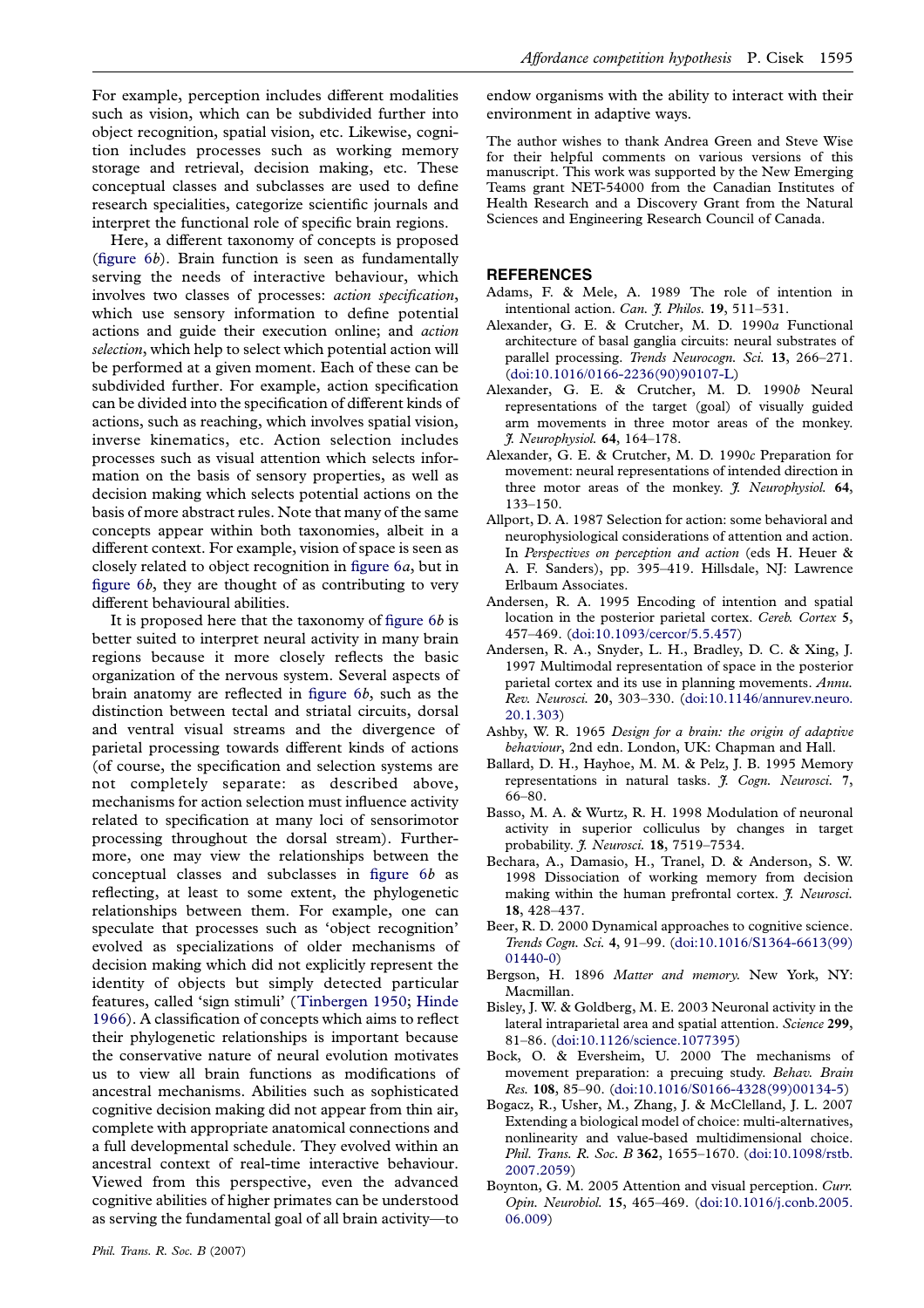- <span id="page-11-0"></span>Brooks, R. 1991 Intelligence without representation. Artif. Intell. 47, 139–159. [\(doi:10.1016/0004-3702\(91\)90053-M\)](http://dx.doi.org/doi:10.1016/0004-3702(91)90053-M)
- Bullock, D. & Grossberg, S. 1988 Neural dynamics of planned arm movements: emergent invariants and speed–accuracy properties during trajectory formation. Psychol. Rev. 95, 49–90. [\(doi:10.1037/0033-295X.95.1.49](http://dx.doi.org/doi:10.1037/0033-295X.95.1.49))
- Bullock, D., Cisek, P. & Grossberg, S. 1998 Cortical networks for control of voluntary arm movements under variable force conditions. Cereb. Cortex 8, 48-62. ([doi:10.](http://dx.doi.org/doi:10.1093/cercor/8.1.48) [1093/cercor/8.1.48](http://dx.doi.org/doi:10.1093/cercor/8.1.48))
- Buneo, C. A., Jarvis, M. R., Batista, A. P. & Andersen, R. A. 2002 Direct visuomotor transformations for reaching. Nature 416, 632–636. [\(doi:10.1038/416632a\)](http://dx.doi.org/doi:10.1038/416632a)
- Butler, A. B. & Hodos, W. 1996 Comparative vertebrate neuroanatomy: evolution and adaptation. New York, NY: Wiley-Liss.
- Carpenter, R. H. & Williams, M. L. 1995 Neural computation of log likelihood in control of saccadic eye movements. Nature 377, 59–62. [\(doi:10.1038/377059a0\)](http://dx.doi.org/doi:10.1038/377059a0)
- Cisek, P. 1999 Beyond the computer metaphor: behaviour as interaction. *J. Conscious. Stud.* 6, 125-142.
- Cisek, P. 2001 Embodiment is all in the head. Behav. Brain Sci. 24, 36–38. ([doi:10.1017/S0140525X0124391X](http://dx.doi.org/doi:10.1017/S0140525X0124391X))
- Cisek, P. 2005 Neural representations of motor plans, desired trajectories, and controlled objects. Cogn. Process. 6, 15–24. [\(doi:10.1007/s10339-004-0046-7\)](http://dx.doi.org/doi:10.1007/s10339-004-0046-7)
- Cisek, P. 2006 Integrated neural processes for defining potential actions and deciding between them: a computational model. *J. Neurosci*. 26, 9761-9770. ([doi:10.1523/](http://dx.doi.org/doi:10.1523/JNEUROSCI.5605-05.2006) [JNEUROSCI.5605-05.2006\)](http://dx.doi.org/doi:10.1523/JNEUROSCI.5605-05.2006)
- Cisek, P. & Kalaska, J. F. 2005 Neural correlates of reaching decisions in dorsal premotor cortex: specification of multiple direction choices and final selection of action. Neuron 45, 801–814. ([doi:10.1016/j.neuron.2005.01.027\)](http://dx.doi.org/doi:10.1016/j.neuron.2005.01.027)
- Cisek, P. & Turgeon, M. 1999 'Binding through the fovea', a tale of perception in the service of action. Psyche 5.
- Cisek, P., Grossberg, S. & Bullock, D. 1998 A cortico–spinal model of reaching and proprioception under multiple task constraints. J. Cogn. Neurosci. 10, 425-444. ([doi:10.1162/](http://dx.doi.org/doi:10.1162/089892998562852) [089892998562852\)](http://dx.doi.org/doi:10.1162/089892998562852)
- Cisek, P., Michaud, N. & Kalaska, J. F. 2004 Integration of motor planning and sensory feedback in area 5. Soc. Neurosci. Abstr. 30.
- Clark, A. 1997 Being there: putting brain, body, and world together again. Cambridge, MA: MIT Press.
- Coe, B., Tomihara, K., Matsuzawa, M. & Hikosaka, O. 2002 Visual and anticipatory bias in three cortical eye fields of the monkey during an adaptive decision-making task. J. Neurosci. 22, 5081–5090.
- Colby, C. L. & Goldberg, M. E. 1999 Space and attention in parietal cortex. Annu. Rev. Neurosci. 22, 319-349. ([doi:10.](http://dx.doi.org/doi:10.1146/annurev.neuro.22.1.319) [1146/annurev.neuro.22.1.319\)](http://dx.doi.org/doi:10.1146/annurev.neuro.22.1.319)
- Constantinidis, C., Franowicz, M. N. & Goldman-Rakic, P. S. 2001 The sensory nature of mnemonic representation in the primate prefrontal cortex. Nat. Neurosci. 4, 311–316. [\(doi:10.1038/85179\)](http://dx.doi.org/doi:10.1038/85179)
- Culham, J. C. & Kanwisher, N. G. 2001 Neuroimaging of cognitive functions in human parietal cortex. Curr. Opin. Neurobiol. 11, 157–163. ([doi:10.1016/S0959-4388\(00\)](http://dx.doi.org/doi:10.1016/S0959-4388(00)00191-4) [00191-4](http://dx.doi.org/doi:10.1016/S0959-4388(00)00191-4))
- Dayan, P. & Abbott, L. F. 2001 Theoretical neuroscience. Cambridge, MA: MIT Press.
- Deacon, T. W. 1990 Rethinking mammalian brain evolution. Am. Zool. 30, 629–705.
- Desimone, R. 1998 Visual attention mediated by biased competition in extrastriate visual cortex. Phil. Trans. R. Soc. B 353, 1245-1255. ([doi:10.1098/rstb.1998.0280](http://dx.doi.org/doi:10.1098/rstb.1998.0280))
- Desimone, R. & Duncan, J. 1995 Neural mechanisms of selective visual attention. Annu. Rev. Neurosci. 18, 193–222. [\(doi:10.1146/annurev.ne.18.030195.001205](http://dx.doi.org/doi:10.1146/annurev.ne.18.030195.001205))
- Phil. Trans. R. Soc. B (2007)
- Desimone, R., Albright, T. D., Gross, C. G. & Bruce, C. 1984 Stimulus-selective properties of inferior temporal neurons in the macaque. *J. Neurosci*. 4, 2051–2062.
- Dewey, J. 1896 The reflex arc concept in psychology. Psychol. Rev. 3, 357–370. ([doi:10.1037/h0070405](http://dx.doi.org/doi:10.1037/h0070405))
- di Pellegrino, G. & Wise, S. P. 1991 A neurophysiological comparison of three distinct regions of the primate frontal lobe. Brain 114, 951–978. [\(doi:10.1093/brain/114.2.951\)](http://dx.doi.org/doi:10.1093/brain/114.2.951)
- Dorris, M. C. & Glimcher, P. W. 2004 Activity in posterior parietal cortex is correlated with the relative subjective desirability of action. Neuron 44, 365–378. ([doi:10.1016/](http://dx.doi.org/doi:10.1016/j.neuron.2004.09.009) [j.neuron.2004.09.009\)](http://dx.doi.org/doi:10.1016/j.neuron.2004.09.009)
- Dretske, F. 1981 Knowledge and the flow of information. Oxford, UK: Blackwell.
- Erlhagen, W. & Schöner, G. 2002 Dynamic field theory of movement preparation. Psychol. Rev. 109, 545–572. ([doi:10.1037/0033-295X.109.3.545](http://dx.doi.org/doi:10.1037/0033-295X.109.3.545))
- Eskandar, E. N., Richmond, B. J. & Optican, L. M. 1992 Role of inferior temporal neurons in visual memory. I. Temporal encoding of information about visual images, recalled images, and behavioral context. *J. Neurophysiol.* 68, 1277–1295.
- Ewert, J.-P. 1997 Neural correlates of key stimulus and releasing mechanism: a case study and two concepts. Trends Neurocogn. Sci. 20, 332–339. [\(doi:10.1016/S0166-](http://dx.doi.org/doi:10.1016/S0166-2236(96)01042-9) [2236\(96\)01042-9\)](http://dx.doi.org/doi:10.1016/S0166-2236(96)01042-9)
- Ewert, J.-P., Buxbaum-Conradi, H., Dreisvogt, F., Glagow, M., Merkel-Harff, C., Rottgen, A., Schurg-Pfeiffer, E. & Schwippert, W. W. 2001 Neural modulation of visuomotor functions underlying prey-catching behaviour in anurans: perception, attention, motor performance, learning. Comp. Biochem. Physiol. Part A 128, 417–460. ([doi:10.](http://dx.doi.org/doi:10.1016/S1095-6433(00)00333-0) [1016/S1095-6433\(00\)00333-0\)](http://dx.doi.org/doi:10.1016/S1095-6433(00)00333-0)
- Fadiga, L., Fogassi, L., Gallese, V. & Rizzolatti, G. 2000 Visuomotor neurons: ambiguity of the discharge or 'motor' perception? Int. J. Psychophysiol. 35, 165-177. ([doi:10.1016/S0167-8760\(99\)00051-3\)](http://dx.doi.org/doi:10.1016/S0167-8760(99)00051-3)
- Fagg, A. H. & Arbib, M. A. 1998 Modeling parietal– premotor interactions in primate control of grasping. Neural Netw. 11, 1277–1303. [\(doi:10.1016/S0893-6080](http://dx.doi.org/doi:10.1016/S0893-6080(98)00047-1) [\(98\)00047-1](http://dx.doi.org/doi:10.1016/S0893-6080(98)00047-1))
- Favilla, M. 1997 Reaching movements: concurrency of continuous and discrete programming. Neuroreport 8, 3973–3977. [\(doi:10.1097/00001756-199712220-00025](http://dx.doi.org/doi:10.1097/00001756-199712220-00025))
- Ferraina, S. & Bianchi, L. 1994 Posterior parietal cortex: functional properties of neurons in area 5 during an instructed-delay reaching task within different parts of space. Exp. Brain Res. 99, 175–178. ([doi:10.1007/](http://dx.doi.org/doi:10.1007/BF00241423) [BF00241423\)](http://dx.doi.org/doi:10.1007/BF00241423)
- Frank, M. J., Scheres, A. & Sherman, S. J. 2007 Understanding decision making deficits in neurological conditions: insights from models of natural action selection. Phil. Trans. R. Soc. B 362, 1641-1654. [\(doi:10.1098/rstb.](http://dx.doi.org/doi:10.1098/rstb.2007.2058) [2007.2058\)](http://dx.doi.org/doi:10.1098/rstb.2007.2058)
- Fuster, J. M. & Alexander, G. E. 1971 Neuron activity related to short-term memory. Science 173, 652-654. ([doi:10.](http://dx.doi.org/doi:10.1126/science.173.3997.652) [1126/science.173.3997.652\)](http://dx.doi.org/doi:10.1126/science.173.3997.652)
- Fuster, J. M., Bodner, M. & Kroger, J. K. 2000 Cross-modal and cross-temporal association in neurons of frontal cortex. Nature 405, 347–351. ([doi:10.1038/35012613](http://dx.doi.org/doi:10.1038/35012613))
- Gallese, V. 2000 The inner sense of action: agency and motor representations. *J. Conscious. Stud.* 7, 23-40.
- Ghez, C., Favilla, M., Ghilardi, M. F., Gordon, J., Bermejo, R. & Pullman, S. 1997 Discrete and continuous planning of hand movements and isometric force trajectories. Exp. Brain Res. 115, 217–233. [\(doi:10.1007/PL00005692\)](http://dx.doi.org/doi:10.1007/PL00005692)
- Gibson, J. J. 1979 The ecological approach to visual perception. Boston, MA: Houghton Mifflin.
- Glenberg, A. M. 1997 What memory is for. Behav. Brain Sci. 20, 1–55. [\(doi:10.1017/S0140525X97000010\)](http://dx.doi.org/doi:10.1017/S0140525X97000010)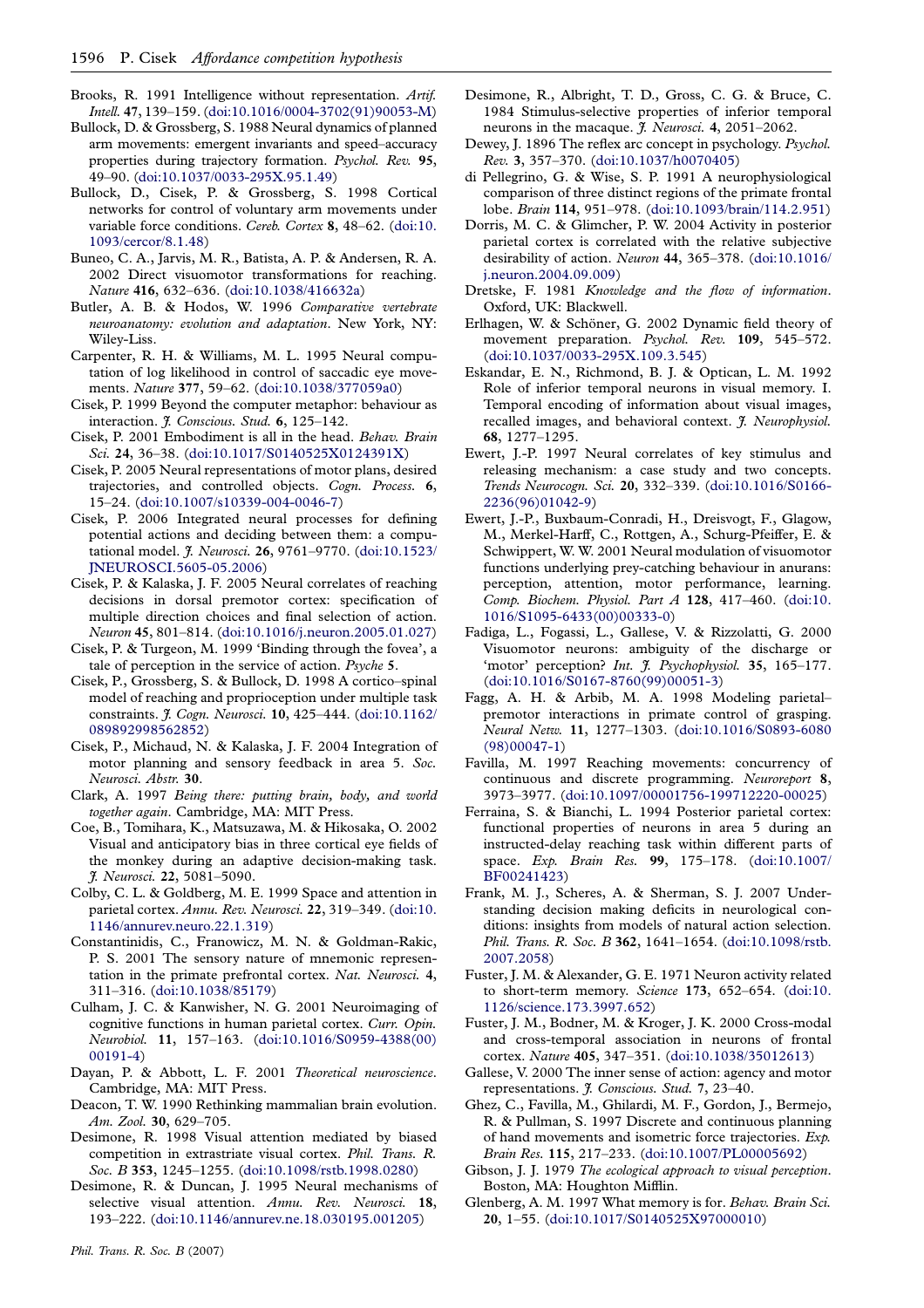- <span id="page-12-0"></span>Glimcher, P. W. 2001 Making choices: the neurophysiology of visual–saccadic decision making. Trends Neurocogn. Sci. 24, 654–659. ([doi:10.1016/S0166-2236\(00\)01932-9\)](http://dx.doi.org/doi:10.1016/S0166-2236(00)01932-9)
- Glimcher, P. W. 2003 The neurobiology of visual–saccadic decision making. Annu. Rev. Neurosci. 26, 133-179. ([doi:10.1146/annurev.neuro.26.010302.081134\)](http://dx.doi.org/doi:10.1146/annurev.neuro.26.010302.081134)
- Gold, J. I. & Shadlen, M. N. 2000 Representation of a perceptual decision in developing oculomotor commands. Nature 404, 390–394. [\(doi:10.1038/35006062](http://dx.doi.org/doi:10.1038/35006062))
- Gold, J. I. & Shadlen, M. N. 2001 Neural computations that underlie decisions about sensory stimuli. Trends Cogn. Sci. 5, 10–16. [\(doi:10.1016/S1364-6613\(00\)01567-9](http://dx.doi.org/doi:10.1016/S1364-6613(00)01567-9))
- Goodale, M. A. & Milner, A. D. 1992 Separate visual pathways for perception and action. Trends Neurocogn. Sci. 15, 20–25. ([doi:10.1016/0166-2236\(92\)90344-8](http://dx.doi.org/doi:10.1016/0166-2236(92)90344-8))
- Gottlieb, J. P., Kusunoki, M. & Goldberg, M. E. 1998 The representation of visual salience in monkey parietal cortex. Nature 391, 481–484. [\(doi:10.1038/35135\)](http://dx.doi.org/doi:10.1038/35135)
- Graziano, M. S. A., Cooke, D. F. & Taylor, C. S. R. 2000 Coding the location of the arm by sight. Science 290, 1782–1786. [\(doi:10.1126/science.290.5497.1782](http://dx.doi.org/doi:10.1126/science.290.5497.1782))
- Grossberg, S. 1973 Contour enhancement, short term memory, and constancies in reverberating neural networks. Stud. Appl. Math. 52, 213–257.
- Hazy, T. E., Frank, M. J. & O'Reilly, R. C. 2007 Toward an executive without a homunculus: computational models of the prefrontal cortex/basal ganglia system. Phil. Trans. R. Soc. B 362, 1601-1613. ([doi:10.1098/rstb.2007.2055](http://dx.doi.org/doi:10.1098/rstb.2007.2055))
- Hendriks-Jansen, H. 1996 Catching ourselves in the act: situated activity, interactive emergence, evolution, and human thought. Cambridge, MA: MIT Press.
- Hinde, R. A. 1966 Animal behaviour: a synthesis of ethology and comparative psychology. New York, NY: McGraw-Hill Book Company.
- Holland, L. Z. & Holland, N. D. 1999 Chordate origins of the vertebrate central nervous system. Curr. Opin. Neurobiol. 9, 596–602. [\(doi:10.1016/S0959-4388\(99\)00003-3\)](http://dx.doi.org/doi:10.1016/S0959-4388(99)00003-3)
- Hommel, B., Müsseler, J., Aschersleben, G. & Prinz, W. 2001 The theory of event coding (TEC): a framework for perception and action planning. Behav. Brain Sci. 24, 849–937.
- Horwitz, G. D., Batista, A. P. & Newsome, W. T. 2004 Representation of an abstract perceptual decision in macaque superior colliculus. J. Neurophysiol. 91, 2281–2296. ([doi:10.1152/jn.00872.2003\)](http://dx.doi.org/doi:10.1152/jn.00872.2003)
- Hoshi, E., Shima, K. & Tanji, J. 1998 Task-dependent selectivity of movement-related neuronal activity in the primate prefrontal cortex. *J. Neurophysiol.* 80, 3392–3397.
- Hoshi, E., Shima, K. & Tanji, J. 2000 Neuronal activity in the primate prefrontal cortex in the process of motor selection based on two behavioral rules. J. Neurophysiol. 83, 2355–2373.
- Houk, J. C., Keifer, J. & Barto, A. G. 1993 Distributed motor commands in the limb premotor network. Trends Neurocogn. Sci. 16, 27–33. [\(doi:10.1016/0166-2236\(93\)90049-R](http://dx.doi.org/doi:10.1016/0166-2236(93)90049-R))
- Houk, J. C., Bastianen, C., Fansler, D., Fishbach, A., Fraser, D., Reber, P. J., Roy, S. A. & Simo, L. S. 2007 Action selection and refinement in subcortical loops through the basal ganglia and cerebellum. Phil. Trans. R. Soc. B 362, 1573–1583. [\(doi:10.1098/rstb.2007.2063\)](http://dx.doi.org/doi:10.1098/rstb.2007.2063)
- Jackson, J. H. 1884 Evolution and dissolution of the nervous system. In Selected writings of John Hughlings Jackson, 1958 (ed. J. Taylor), pp. 45–75. London, UK: Staples Press.
- Janssen, P. & Shadlen, M. N. 2005 A representation of the hazard rate of elapsed time in macaque area LIP. Nat. Neurosci. 8, 234–241. [\(doi:10.1038/nn1386](http://dx.doi.org/doi:10.1038/nn1386))
- Johnson, P. B., Ferraina, S., Bianchi, L. & Caminiti, R. 1996 Cortical networks for visual reaching: physiological and anatomical organization of frontal and parietal arm regions. Cereb. Cortex 6, 102–119. [\(doi:10.1093/cercor/6.2.102\)](http://dx.doi.org/doi:10.1093/cercor/6.2.102)
- Johnson-Laird, P. N. 1988 The computer and the mind: an introduction to cognitive science. Cambridge, MA: Harvard University Press.
- Jones, E. G., Coulter, J. D. & Hendry, H. C. 1978 Intracortical connectivity of achitectonic fields in the somatic sensory, motor and parietal cortex of monkeys. *J. Comp. Neurol.* 181, 291–348. [\(doi:10.1002/cne.901810206](http://dx.doi.org/doi:10.1002/cne.901810206))
- Kalaska, J. F. & Crammond, D. J. 1995 Deciding not to GO: neuronal correlates of response selection in a GO/NOGO task in primate premotor and parietal cortex. Cereb. Cortex 5, 410–428. [\(doi:10.1093/cercor/5.5.410\)](http://dx.doi.org/doi:10.1093/cercor/5.5.410)
- Kalaska, J. F., Sergio, L. E. & Cisek, P. 1998 Cortical control of whole-arm motor tasks. In Sensory Guidance of Movement. Novartis Foundation Symposium No. 218 (ed. M. Glickstein), pp. 176–201. Chichester, UK: Wiley.
- Kalivas, P. W. & Nakamura, M. 1999 Neural systems for behavioral activation and reward. Curr. Opin. Neurobiol. 9, 223–227. [\(doi:10.1016/S0959-4388\(99\)80031-2](http://dx.doi.org/doi:10.1016/S0959-4388(99)80031-2))
- Katz, P. S. & Harris-Warrick, R. M. 1999 The evolution of neuronal circuits underlying species-specific behavior. Curr. Opin. Neurobiol. 9, 628–633. [\(doi:10.1016/S0959-](http://dx.doi.org/doi:10.1016/S0959-4388(99)00012-4) [4388\(99\)00012-4\)](http://dx.doi.org/doi:10.1016/S0959-4388(99)00012-4)
- Keele, S. W. 1968 Movement control in skilled motor performance. Psychol. Bull. 70, 387–403. ([doi:10.1037/](http://dx.doi.org/doi:10.1037/h0026739) [h0026739\)](http://dx.doi.org/doi:10.1037/h0026739)
- Kettner, R. E., Marcario, J. K. & Port, N. L. 1993 A neural network model of cortical activity during reaching. J. Cogn. Neurosci. 5, 14–33.
- Kim, J.-N. & Shadlen, M. N. 1999 Neural correlates of a decision in the dorsolateral prefrontal cortex of the macaque. Nat. Neurosci. 2, 176–185. [\(doi:10.1038/5739](http://dx.doi.org/doi:10.1038/5739))
- Knill, D. C. & Pouget, A. 2004 The Bayesian brain: the role of uncertainty in neural coding and computation. Trends Neurosci. 27, 712–719. ([doi:10.1016/j.tins.2004.10.007](http://dx.doi.org/doi:10.1016/j.tins.2004.10.007))
- Kornblum, S., Hasbroucq, T. & Osman, A. 1990 Dimensional overlap: cognitive basis for stimulus–response compatibility—a model and taxonomy. Psychol. Rev. 97, 253–270. [\(doi:10.1037/0033-295X.97.2.253\)](http://dx.doi.org/doi:10.1037/0033-295X.97.2.253)
- Krubitzer, L. & Kaas, J. 2005 The evolution of the neocortex in mammals: how is phenotypic diversity generated? Curr. Opin. Neurobiol. 15, 444–453. ([doi:10.1016/j.conb.2005.](http://dx.doi.org/doi:10.1016/j.conb.2005.07.003) [07.003\)](http://dx.doi.org/doi:10.1016/j.conb.2005.07.003)
- Kusunoki, M., Gottlieb, J. & Goldberg, M. E. 2000 The lateral intraparietal area as a salience map: the representation of abrupt onset, stimulus motion, and task relevance. Vis. Res. 40, 1459–1468. [\(doi:10.1016/S0042-](http://dx.doi.org/doi:10.1016/S0042-6989(99)00212-6) [6989\(99\)00212-6\)](http://dx.doi.org/doi:10.1016/S0042-6989(99)00212-6)
- Lauwereyns, J., Watanabe, K., Coe, B. & Hikosaka, O. 2002 A neural correlate of response bias in monkey caudate nucleus. Nature 418, 413–417. ([doi:10.1038/nature00892](http://dx.doi.org/doi:10.1038/nature00892))
- Machens, C. K., Romo, R. & Brody, C. D. 2005 Flexible control of mutual inhibition: a neural model of twointerval discrimination. Science 307, 1121–1124. ([doi:10.](http://dx.doi.org/doi:10.1126/science.1104171) [1126/science.1104171\)](http://dx.doi.org/doi:10.1126/science.1104171)
- MacLean, P. D. 1973 A triune concept of the brain and behaviour. Toronto, Canada: University of Toronto Press.
- Marconi, B., Genovesio, A., Battaglia-Mayer, A., Ferraina, S., Squatrito, S., Molinari, M., Lacquaniti, F. & Caminiti, R. 2001Eye–hand coordinationduring reaching. I.Anatomical relationships between parietal and frontal cortex. Cereb. Cortex 11, 513–527. ([doi:10.1093/cercor/11.6.513\)](http://dx.doi.org/doi:10.1093/cercor/11.6.513)
- Marr, D. C. 1982 Vision. San Francisco, CA: W.H. Freeman.
- Matelli, M. & Luppino, G. 2001 Parietofrontal circuits for action and space perception in the macaque monkey. Neuroimage 14, S27–S32. [\(doi:10.1006/nimg.](http://dx.doi.org/doi:10.1006/nimg.2001.0835) [2001.0835](http://dx.doi.org/doi:10.1006/nimg.2001.0835))
- Maturana, H. R. & Varela, F. J. 1980 Autopoiesis and cognition: the realization of the living. Boston, MA: D. Reidel.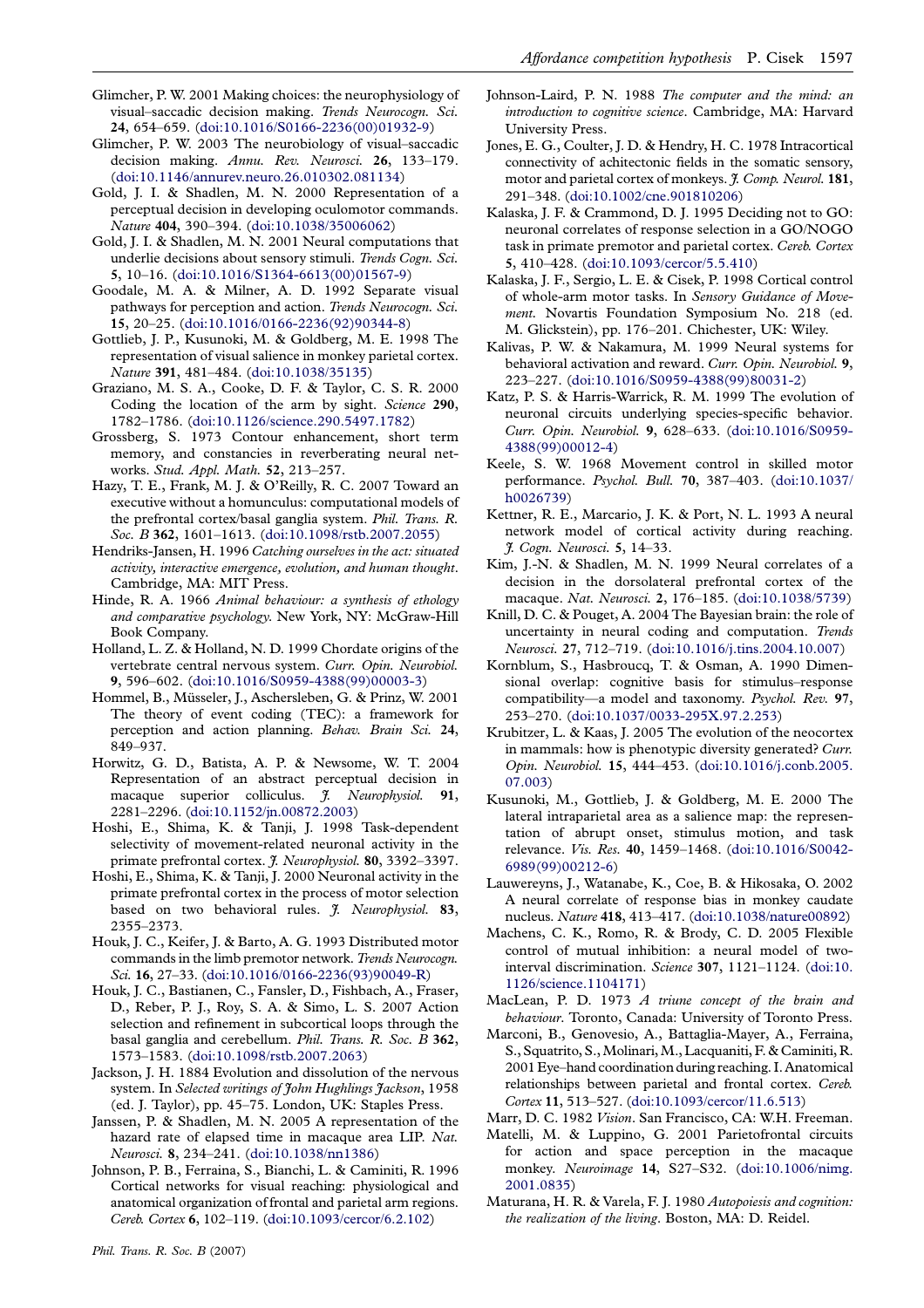- <span id="page-13-0"></span>Mazurek, M. E., Roitman, J. D., Ditterich, J. & Shadlen, M. N. 2003 A role for neural integrators in perceptual decision making. Cereb. Cortex 13, 1257-1269. ([doi:10.](http://dx.doi.org/doi:10.1093/cercor/bhg097) [1093/cercor/bhg097\)](http://dx.doi.org/doi:10.1093/cercor/bhg097)
- McIntyre, J. & Bizzi, E. 1993 Servo hypotheses for the biological control of movement. *J. Motor Behav.* 25, 193–202.
- Mead, G. H. 1938 The philosophy of the act. Chicago, IL: The University of Chicago Press.
- Medina, L. & Reiner, A. 2000 Do birds possess homologues of mammalian primary visual, somatosensory and motor cortices? Trends Neurocogn. Sci. 23, 1-12. ([doi:10.1016/](http://dx.doi.org/doi:10.1016/S0166-2236(99)01486-1) [S0166-2236\(99\)01486-1](http://dx.doi.org/doi:10.1016/S0166-2236(99)01486-1))
- Merleau-Ponty, M. 1945 Phénoménologie de la perception. Paris, France: Gallimard.
- Middleton, F. A. & Strick, P. L. 2000 Basal ganglia and cerebellar loops: motor and cognitive circuits. Brain Res. Rev. 31, 236–250. ([doi:10.1016/S0165-0173\(99\)00040-5](http://dx.doi.org/doi:10.1016/S0165-0173(99)00040-5))
- Miller, E. K. 2000 The prefrontal cortex and cognitive control. Nat. Rev. Neurosci. 1, 59–65. ([doi:10.1038/](http://dx.doi.org/doi:10.1038/35036228) [35036228\)](http://dx.doi.org/doi:10.1038/35036228)
- Miller, G. A., Galanter, E. & Pribram, K. H. 1960 Plans and the structure of behavior. New York, NY: Holt, Rinehart and Winston, Inc.
- Millikan, R. G. 1989 Biosemantics. *J. Philos.* 86, 281-297. ([doi:10.2307/2027123](http://dx.doi.org/doi:10.2307/2027123))
- Mink, J. W. 1996 The basal ganglia: focused selection and inhibition of competing motor programs. Prog. Neurobiol. 50, 381–425. ([doi:10.1016/S0301-0082\(96\)00042-1\)](http://dx.doi.org/doi:10.1016/S0301-0082(96)00042-1)
- Neumann, O. 1990 Visual attention and action. In Relationships between perception and action: current approaches (eds O. Neumann & W. Prinz), pp. 227–267. Berlin, Germany: Springer.
- Newell, A. & Simon, H. A. 1972 Human problem solving. Englewood Cliffs, NJ: Prentice-Hall.
- Núñez, R. & Freeman, W. J. 2000 Reclaiming cognition: the primacy of action, intention and emotion. Thorverton, UK: Imprint Academic.
- O'Regan, J. K. & Noë, A. 2001 A sensorimotor account of vision and visual consciousness. Behav. Brain Sci. 24, 939–1011.
- Pandya, D. N. & Kuypers, H. G. J. M. 1969 Cortico–cortical connections in the rhesus monkey. Brain Res. 13, 13–36. ([doi:10.1016/0006-8993\(69\)90141-3](http://dx.doi.org/doi:10.1016/0006-8993(69)90141-3))
- Paré, M. & Wurtz, R. H. 2001 Progression in neuronal processing for saccadic eye movements from parietal cortex area lip to superior colliculus. *J. Neurophysiol.* 85, 2545–2562.
- Passingham, R. E. & Toni, I. 2001 Contrasting the dorsal and ventral visual systems: guidance of movement versus decision making. Neuroimage 14, S125-S131. ([doi:10.](http://dx.doi.org/doi:10.1006/nimg.2001.0836) [1006/nimg.2001.0836](http://dx.doi.org/doi:10.1006/nimg.2001.0836))
- Petrides, M. 2000 The role of the mid-dorsolateral prefrontal cortex in working memory. Exp. Brain Res. 133, 44-54. ([doi:10.1007/s002210000399\)](http://dx.doi.org/doi:10.1007/s002210000399)
- Piaget, J. 1967 Biologie et Connaissance: Essai sur les Relations Entre les Régulation Organiques et les Processus Cognitifs. Paris, France: Editions Gallimard.
- Platt, M. L. & Glimcher, P. W. 1997 Responses of intraparietal neurons to saccadic targets and visual distractors. J. Neurophysiol. 78, 1574-1589.
- Platt, M. L. & Glimcher, P. W. 1999 Neural correlates of decision variables in parietal cortex. Nature 400, 233-238. ([doi:10.1038/22268](http://dx.doi.org/doi:10.1038/22268))
- Platt, M. L. 2002 Neural correlates of decisions. Curr. Opin. Neurobiol. 12, 141–148. ([doi:10.1016/S0959-4388\(02\)](http://dx.doi.org/doi:10.1016/S0959-4388(02)00302-1) [00302-1](http://dx.doi.org/doi:10.1016/S0959-4388(02)00302-1))
- Powers, W. T. 1973 Behavior: the control of perception. New York, NY: Aldine Publishing Company.
- Prescott, T. J., Redgrave, P. & Gurney, K. 1999 Layered control architectures in robots and vertebrates. Adapt. Behav. 7, 99–127.
- Quintana, J. & Fuster, J. M. 1999 From perceptions to actions: temporal integrative functions of prefrontal and parietal neurons. Cereb. Cortex 9, 213–221. ([doi:10.1093/](http://dx.doi.org/doi:10.1093/cercor/9.3.213) [cercor/9.3.213\)](http://dx.doi.org/doi:10.1093/cercor/9.3.213)
- Rainer, G., Asaad, W. F. & Miller, E. K. 1998 Selective representation of relevant information by neurons in the primate prefrontal cortex. Nature 363, 577–579.
- Ratcliff, R., Cherian, A. & Segraves, M. 2003 A comparison of macaque behavior and superior colliculus neuronal activity to predictions from models of two-choice decisions. *J. Neurophysiol.* 90, 1392-1407. ([doi:10.1152/](http://dx.doi.org/doi:10.1152/jn.01049.2002) [jn.01049.2002\)](http://dx.doi.org/doi:10.1152/jn.01049.2002)
- Reddi, B. A. J., Asrress, K. N. & Carpenter, R. H. S. 2003 Accuracy, information, and response time in a saccadic decision task. *J. Neurophysiol.* 90, 3538-3546. ([doi:10.](http://dx.doi.org/doi:10.1152/jn.00689.2002) [1152/jn.00689.2002\)](http://dx.doi.org/doi:10.1152/jn.00689.2002)
- Redgrave, P., Prescott, T. J. & Gurney, K. 1999 The basal ganglia: a vertebrate solution to the selection problem? Neuroscience 89, 1009–1023. [\(doi:10.1016/S0306-4522](http://dx.doi.org/doi:10.1016/S0306-4522(98)00319-4) [\(98\)00319-4](http://dx.doi.org/doi:10.1016/S0306-4522(98)00319-4))
- Roe, R. M., Busemeyer, J. R. & Townsend, J. T. 2001 Multialternative decision field theory: a dynamic connectionist model of decision making. Psychol. Rev. 108, 370–392. [\(doi:10.1037/0033-295X.108.2.370\)](http://dx.doi.org/doi:10.1037/0033-295X.108.2.370)
- Roesch, M. R. & Olson, C. R. 2004 Neuronal activity related to reward value and motivation in primate frontal cortex. Science 304, 307–310. ([doi:10.1126/science.1093223\)](http://dx.doi.org/doi:10.1126/science.1093223)
- Romo, R., Hernandez, A. & Zainos, A. 2004 Neuronal correlates of a perceptual decision in ventral premotor cortex. Neuron 41, 165–173. [\(doi:10.1016/S0896-6273](http://dx.doi.org/doi:10.1016/S0896-6273(03)00817-1) [\(03\)00817-1](http://dx.doi.org/doi:10.1016/S0896-6273(03)00817-1))
- Rowe, J. B., Toni, I., Josephs, O., Frackowiak, R. S. & Passingham, R. E. 2000 The prefrontal cortex: response selection or maintenance within working memory? Science 288, 1656-1660. ([doi:10.1126/science.288.](http://dx.doi.org/doi:10.1126/science.288.5471.1656) [5471.1656\)](http://dx.doi.org/doi:10.1126/science.288.5471.1656)
- Saleem, K. S., Suzuki, W., Tanaka, K. & Hashikawa, T. 2000 Connections between anterior inferotemporal cortex and superior temporal sulcus regions in the macaque monkey. J. Neurosci. 20, 5083–5101.
- Sanger, T. D. 2003 Neural population codes. Curr. Opin. Neurobiol. 13, 238–249. ([doi:10.1016/S0959-4388\(03\)](http://dx.doi.org/doi:10.1016/S0959-4388(03)00034-5) [00034-5](http://dx.doi.org/doi:10.1016/S0959-4388(03)00034-5))
- Schultz, W., Tremblay, L. & Hollerman, J. R. 2000 Reward processing in primate orbitofrontal cortex and basal ganglia. Cereb. Cortex. 10, 272–284. ([doi:10.1093/cercor/](http://dx.doi.org/doi:10.1093/cercor/10.3.272) [10.3.272](http://dx.doi.org/doi:10.1093/cercor/10.3.272))
- Seth, A. K. 2007 The ecology of action selection: insights from artificial life. Phil. Trans. R. Soc. B 362, 1545–1558. ([doi:10.1098/rstb.2007.2052](http://dx.doi.org/doi:10.1098/rstb.2007.2052))
- Shadlen, M. N. & Newsome, W. T. 2001 Neural basis of a perceptual decision in the parietal cortex (area lip) of the rhesus monkey. J. Neurophysiol. 86, 1916–1936.
- Shafir, E. & Tversky, A. 1995 Decision making. In Thinking: an invitation to cognitive science (eds E. E. Smith & D. N. Osherson), pp. 77–100. Cambridge, MA: MIT Press.
- Shu, D. G. et al. 2003 Head and backbone of the Early Cambrian vertebrate Haikouichthys. Nature 421, 526–529. ([doi:10.1038/nature01264](http://dx.doi.org/doi:10.1038/nature01264))
- Smith, P. L. & Ratcliff, R. 2004 Psychology and neurobiology of simple decisions. Trends Neurosci. 27, 161–168. ([doi:10.](http://dx.doi.org/doi:10.1016/j.tins.2004.01.006) [1016/j.tins.2004.01.006](http://dx.doi.org/doi:10.1016/j.tins.2004.01.006))
- Snyder, L. H., Batista, A. P. & Andersen, R. A. 1997 Coding of intention in the posterior parietal cortex. Nature 386, 167–170. [\(doi:10.1038/386167a0](http://dx.doi.org/doi:10.1038/386167a0))